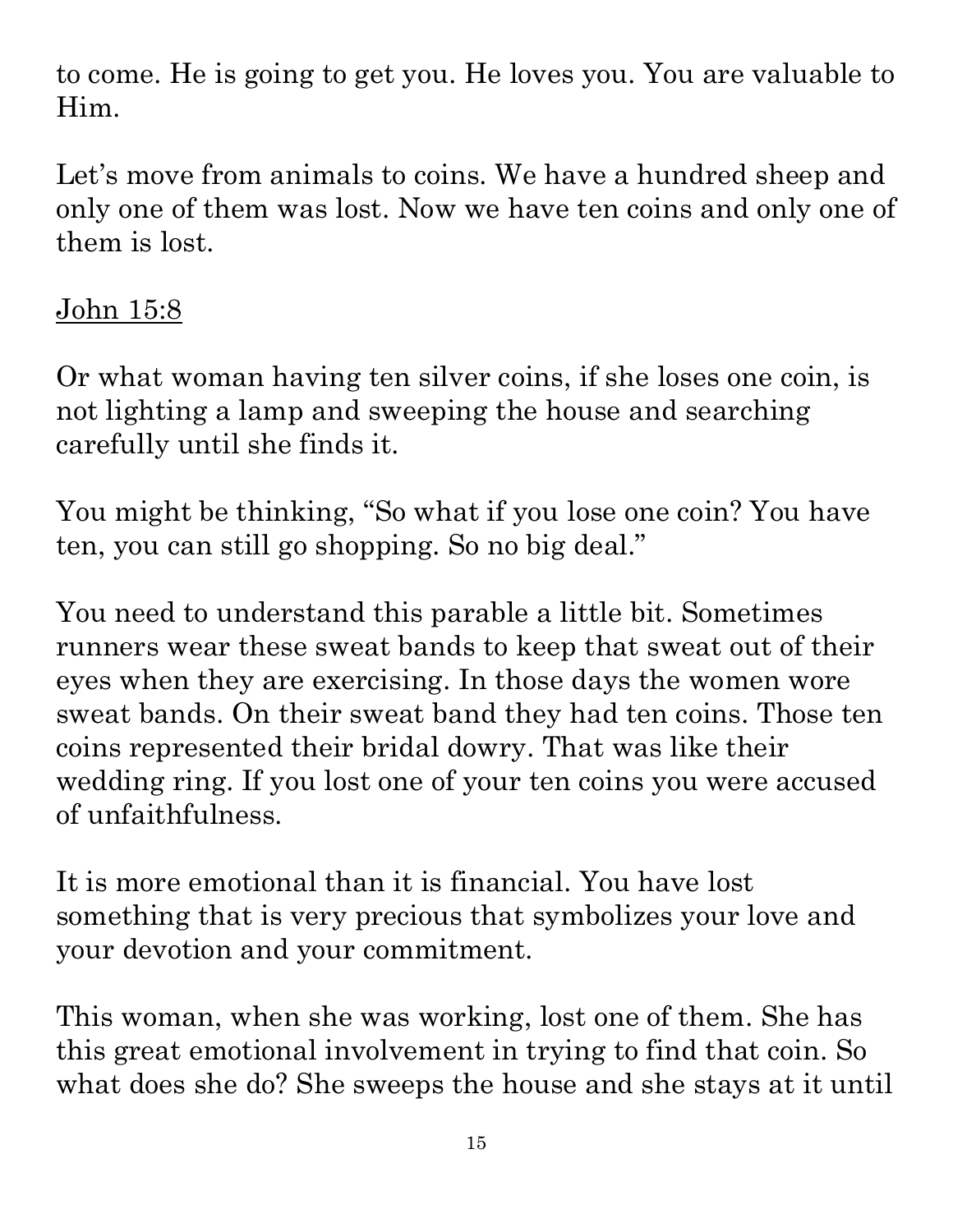she is successful.

#### <u>John 15:9</u>

And having found it, she is calling together her friends and her women neighbors saying, "Rejoice with me, because I found the silver coin which I lost."

That brings us to the key passage. We go from a hundred sheep to ten coins to two men.

You can always tell in Jesus' story the point number one is a build-up, point number two is a build-up, but point number three is the whole point of the message.

Remember the story of the guy who had five talents, the other had two, and the other one had one? We can talk about the guy who had five talents got five talents, the guy who had two got two more, but the one that had one went and buried it.

The whole purpose of the parable is in the one. The whole purpose of the parable is not sheep and coins. The whole purpose of the parable is people and there are just two boys in the story.

These two boys represent the audience that is listening to Him teach. You've got tax collectors and sinners who are the boy we are going to look at and you have self-righteous Pharisees. That is the older brother who gets his nose out of joint after the other thing happens here in the latter part of the passage.

How does he handle it? Good interpersonal relationships. Here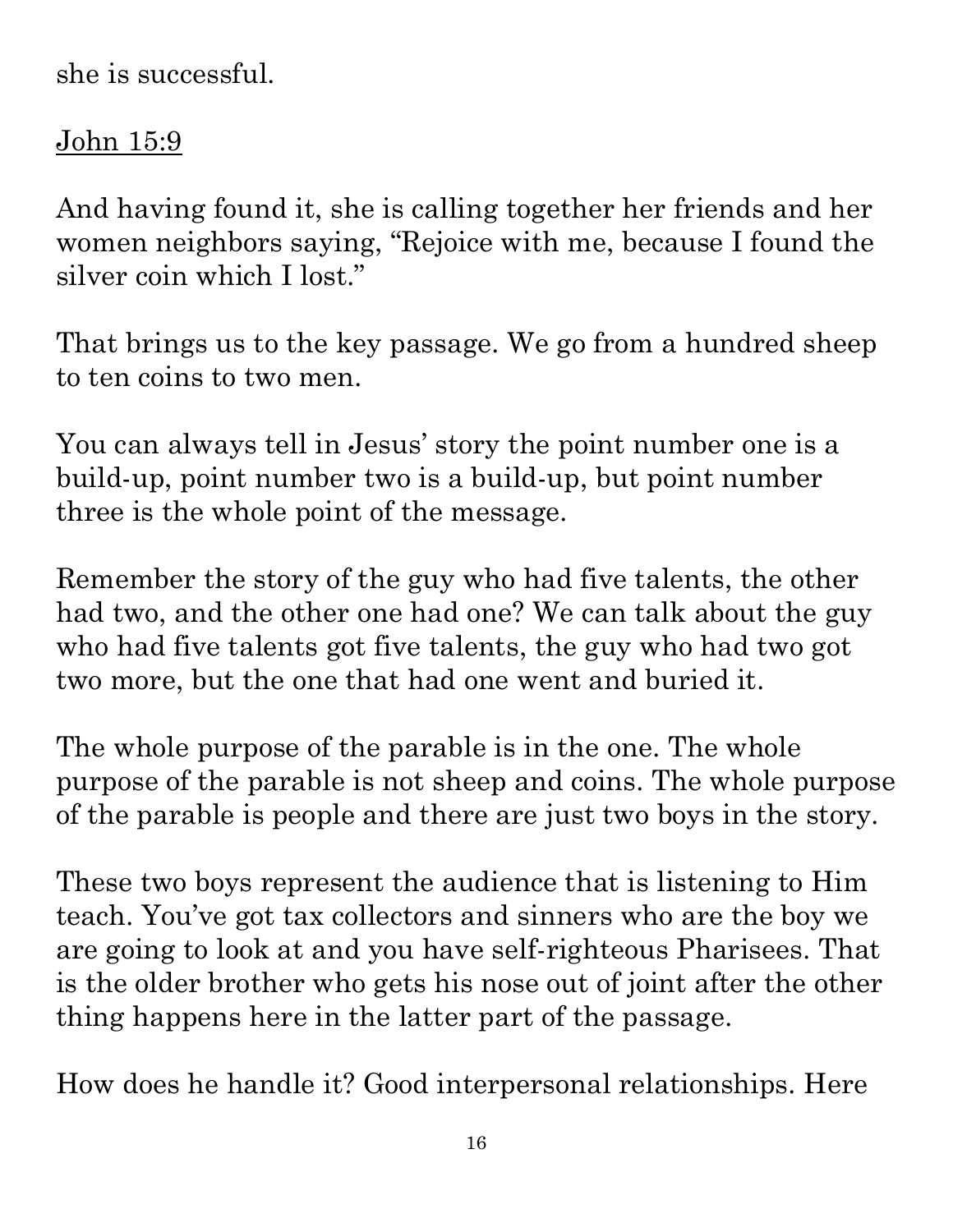paraphrased and summarized material from a attribute. Any use of material without proper citation is unintentional. Teacher notes have been attribute. Any use of material without proper citation is unintentional. Teacher notes have been compiled by Ronnie Marroquin.Quotations particularly reside within the realm of fair use. It is the nature of teacher notes to contain references that may prove difficult to accurately paraphrased and summarized material from a variety of sources, all of which have been appropriately credited to the best of our ability. Copyright © 2022 by Bible Teaching Resources by Don Anderson Ministries. The author's teacher notes incorporate quotec Copyright © 2022 by Bible Teaching Resources by Don Anderson Ministries. The author's teacher notes incorporate quoted, variety of sources all of which have been appropriately credited to the best of our ability.

is the principle: Are always undergirded by unconditional love.

How long does it take you to write somebody off? That tells me the condition of your love. When somebody does something wrong to hurt you, are you characterized as "That's it!" and write them off?

Thank God He didn't do that to us. Thankfully when we offend Him, He doesn't write us off. Good interpersonal relationships keep on loving and devoted even in the midst of unfaithfulness or pain that is brought to the relationship by selfishness or the lack of love. condition of your love. When somebody does something<br>
give to hurt you, are you characterized as "That's it!" and<br>
e them off?<br>
and God He didn't do that to us. Thankfully when we offend<br>
in Re dosen't write us off. Good i

Let's look at the story.

#### **v. 11 And He said, "A certain man was having two sons;**

"And He said, 'A certain man was having two sons;"

He nails it down just to two now.

### **v. 12 and the younger of them said to his father, 'Father, he divided his wealth between them.**

"and the younger of them said to his father, "Father, give me the share of the estate which falls to me." And he divided his wealth between them."

Here's a very selfish request. His request basically is in two words "give me."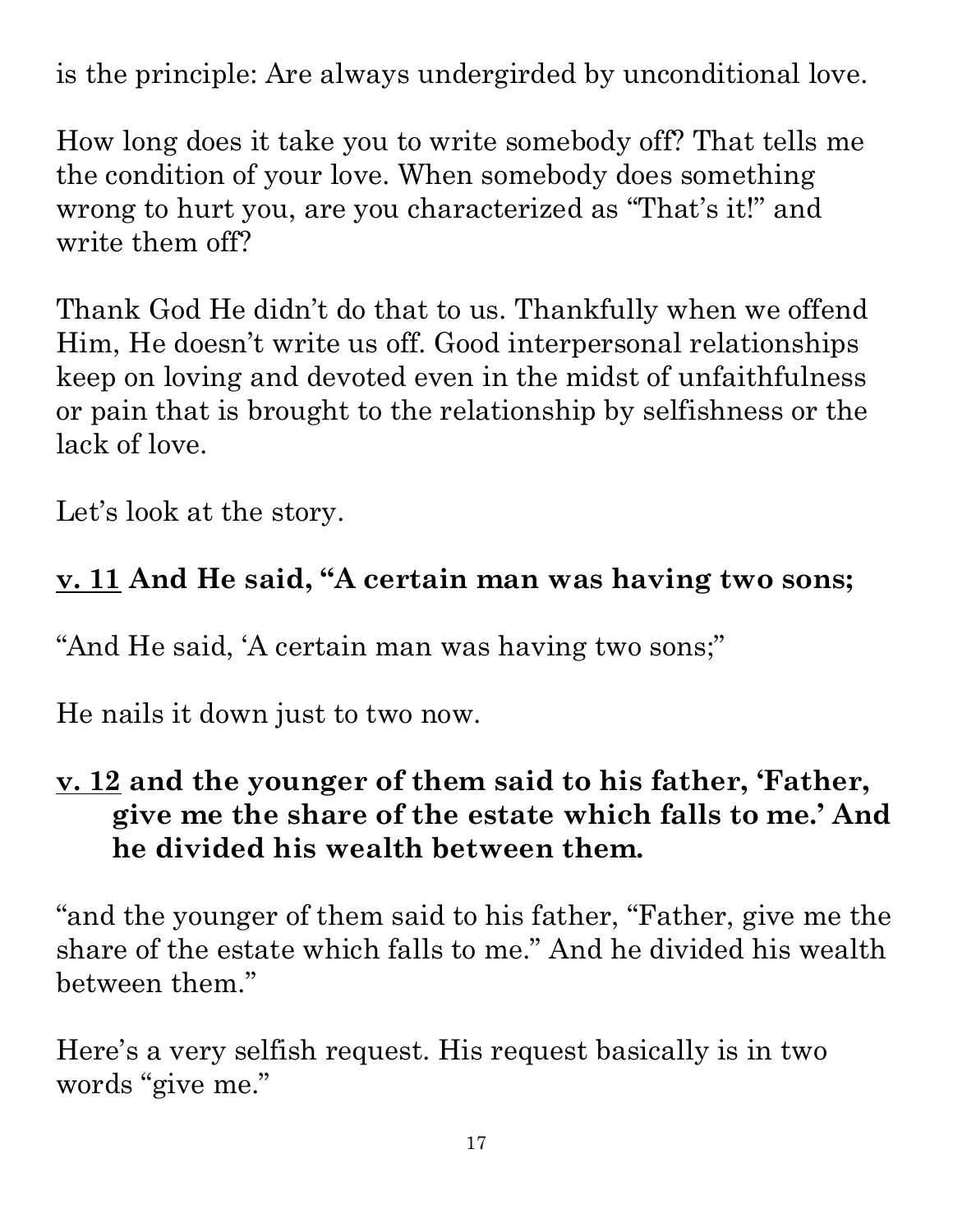The Law stipulated when you had two boys the older boy got two thirds of the inheritance and the younger boy got one third. You will notice here that both of them get their inheritance. attribute

This is a very loving, gracious father. He is in essence hearing from his younger son, "Give me what I'm going to get when you die because I am sick and tired of all the restrictions and the pain of living under your authority here in this house. I have places to go and people to see, so give me what I'm going to get when you die."

What would you do if your kid said that to you? You'd say, "You've just been written out of it, boy." That's human thinking, isn't it? That's conditional love. "Listen, if you are going to get my inheritance, man, you had better be shaping up and cooperate with what I have got planned for your life. Otherwise, I'm going to do like several retired people are saying and get a bumper sticker that says WE ARE SPENDING OUR KID'S INHERITANCE." will notice here that both of them get their inheritance.<br>
This is a very loving, gracious father. He is in essence hearing<br>
from his younger son, "Give me what I'm going to get when you<br>
die because I am sick and tired o

They're going to have a good time with it  $\ldots$  live it up while they are still here. What's the focus of this young man? It is all centered on the little word "me".

"give me the share of the estate which falls to me." And he divided his wealth between them.

third.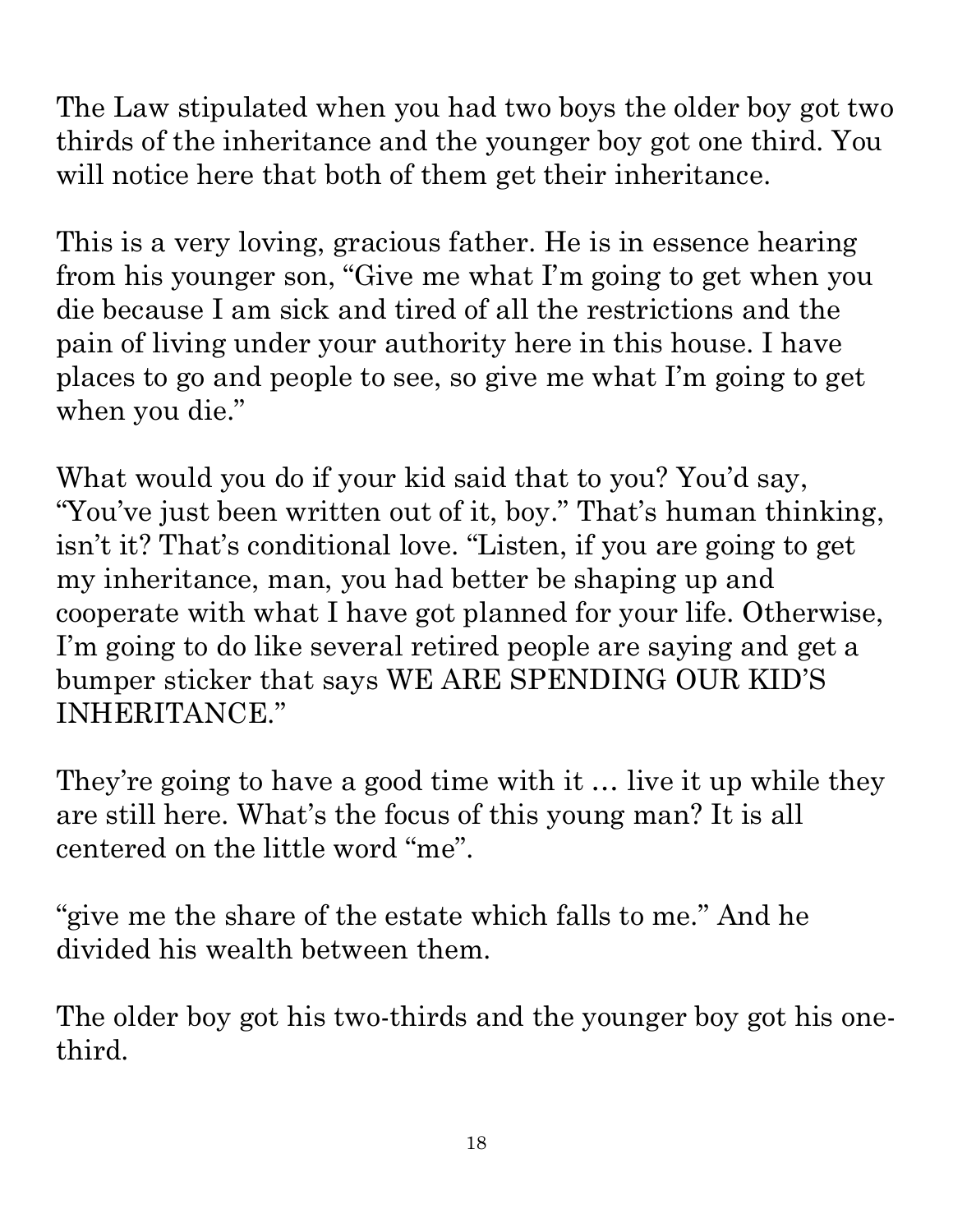Looking at the chart, from that one statement about him, what are some of the words that give you an indication where this young boy is coming from in his capacity for interpersonal relationships? What are some of the words that we see down there? Selfishness—centered on me, isn't he? He's about to bump out of the circle there. Pride, arrogance, self-sufficient, he's selfconfident and he wants to be self-reliant.

You can take so many of those words in the lower left hand corner and put it on him right now because that's where he is located. Let's remember that big principle: The Father is free to act in interpersonal relationships because He is never in need of reconciliation.

Does the Father have the need for reconciliation with either one of these boys? Absolutely none. He has loved them, he's provided out and provides their request. He gives them what they ask for in this situation in ministering to the epitome of selfishness. He<sup>o</sup> is now affected by that but grants the request.

The condescension of a father in his unconditional love is incredible. Do you want to see that in Jesus? Is now affected by that but grants the request.<br>The condescension of a father in his unconditional love is<br>incredible. Do you want to see that in Jesus?<br>Remember in John 13 when He comes in the upper room. This is

for them, he cares for them. In his unconditional love he reaches<br>
out and provides their request. He gives them what they ask for<br>
in this situation in ministering to the epitome of selfishness. He<br>
is now affected by th just less than 24 hours before He's hanging on the cross. He has been teaching them for three solid years that you learn to be good servants. What does He have to do? He comes walking in there the last night before the final exam, He's getting ready to hang on the cross, and they are arguing over who's going to be Secretary of State in the kingdom.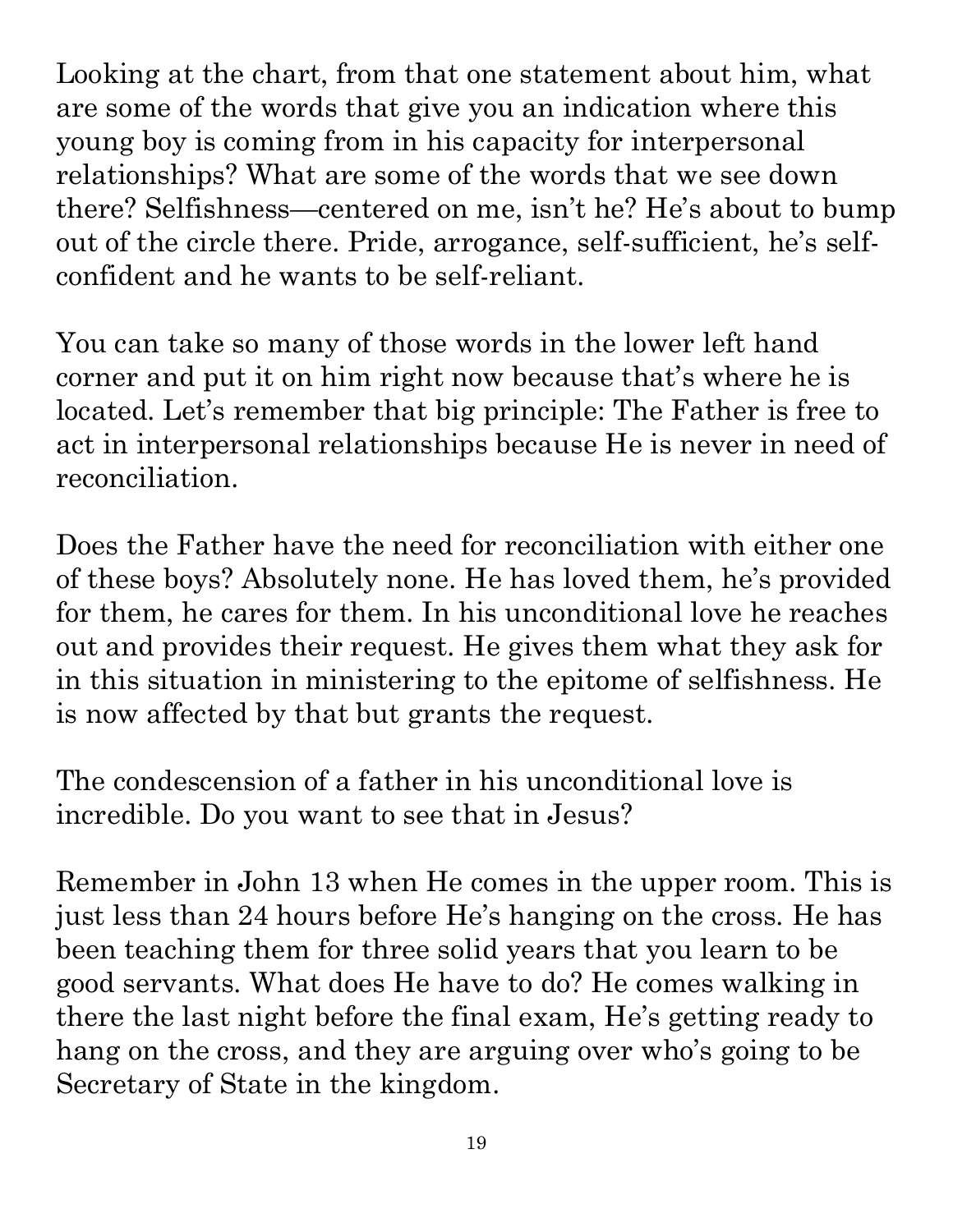You talk about selfishness in a personal relationship. They're fighting over who's going to be first and nobody is humble and broken enough to take the bucket and wash feet.

Jesus gives them one last object lesson of good interpersonal relationships. That's getting down on your knees with a towel and a bucket and minister to someone else's needs. Incredible unconditional love for those men.

He could have said, "How many times have I told you in these three years that I came not to be ministered unto but to minister; and whosoever is going to be great among you is going to be a servant. Whosoever is going to be chief among you is going to be the minister. It is the person that gives, not the person who selfishly grabs that is going to have a happy and fulfilled life.

**v. 13 and not many days later, the young son gathered everything together and he went on a journey to a distant country, and there he squandered his wealth with loose living.** 

"and not many days later, the young son gathered everything together and he went on a journey to a distant country, and there he squandered his wealth with loose living."

We can still leave him in lower left, can't you? Total and complete amazement. He takes what his dad gives him, sells it all off, puts it into American Express traveler's cheques and he takes off.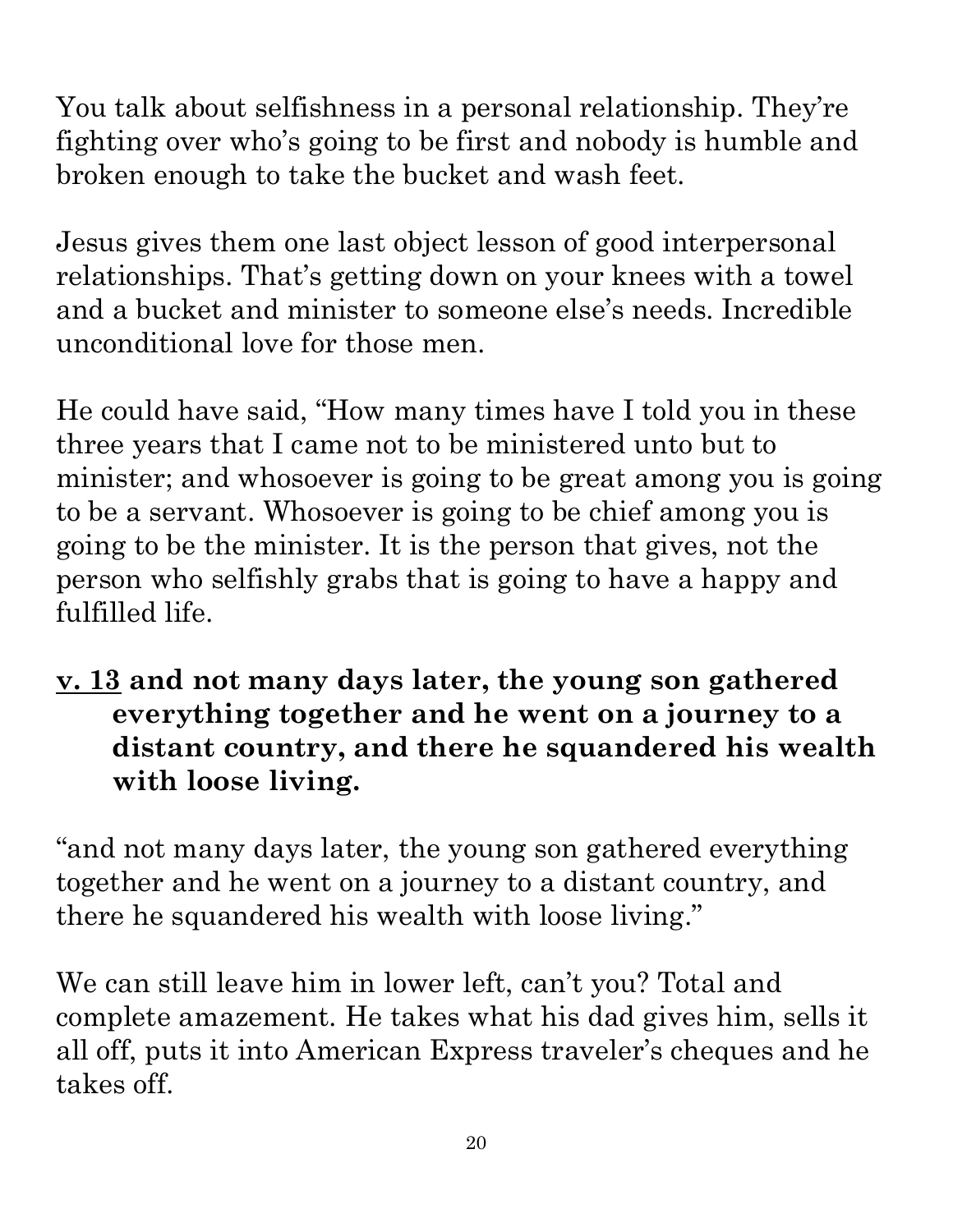That's what it means when it says he "gathered everything together." Obviously there was some farm equipment, some stocks, and some property involved. It took several days, but he just put it all together. He put it in a big pot and he says, "goodbye, I'm going to high-cotton. I am going to the big city with the lights and all the fun." attribute. Any use of material without proper citation is unintentional. Teacher notes have been compiled by Ronnie Marroquin.

It says "he squandered his wealth with loose living."

Can you see him? He takes off to town and the first place he stops is the car dealership. He gets himself a hot little Porsche and then he rents himself a real nice apartment. Then he has friends coming over all the time because he's got drinks, television, a pool and a hot tub. Everybody's just coming around. really partying and having a great time. You talk about interpersonal relationships. He's got it.

Then the money is gone. Where are the friends? That's so much of what we call interpersonal relationships. When the fun is gone, the fun's done, so are the friends. The poor guy is super lonely.

#### **v. 14 Now when he had spent everything, a severe famine occurred in that country, and he began to be in need.**

"Now when he had spent everything, a severe famine occurred in that country, and he began to be in need."

If he had any friends they would turn around and help him, wouldn't they? You can't find them anywhere. They were there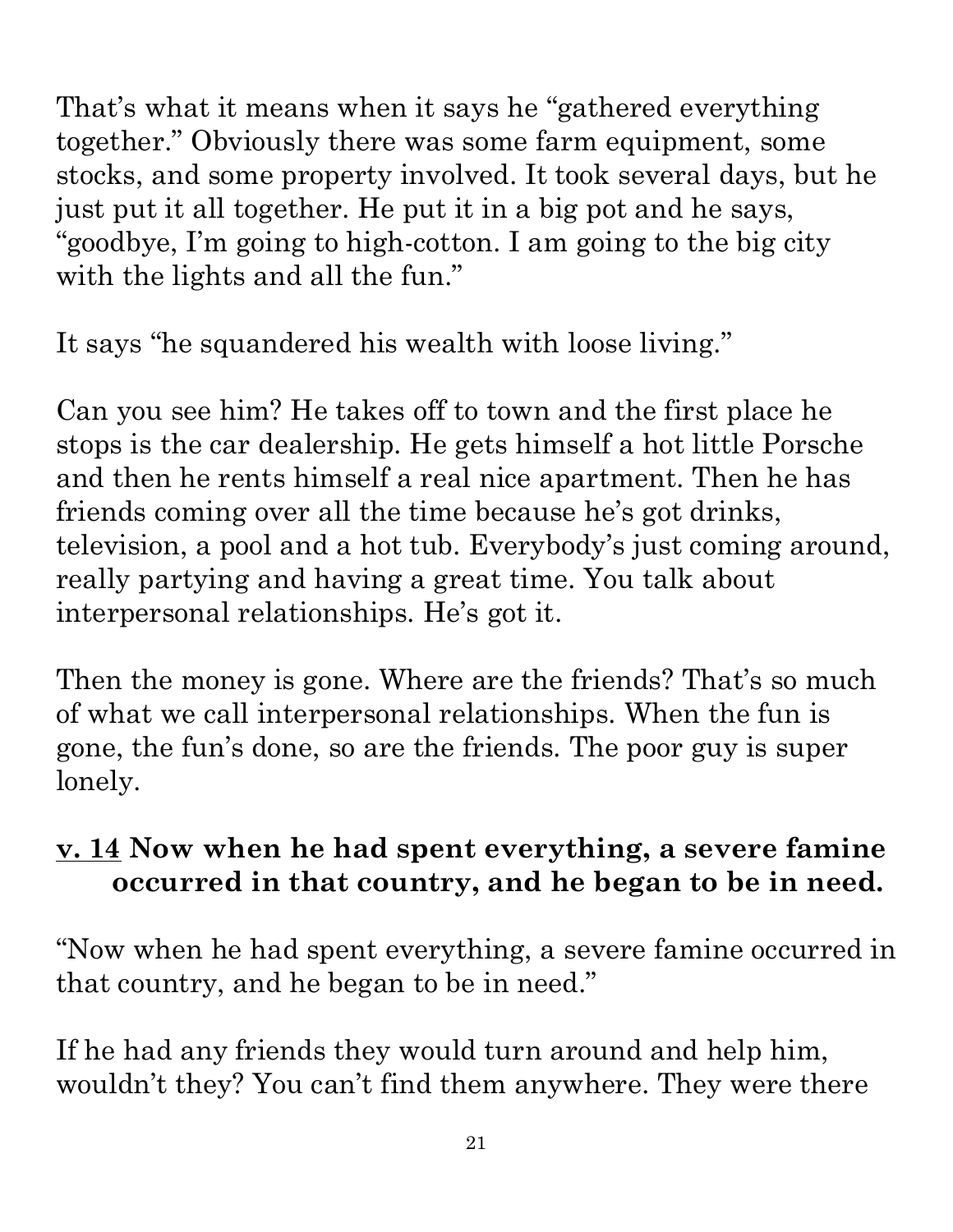attribute. Any use of material without proper citation is unintentional. Teacher notes have been compiled by Ronnie Marroquin.Quotations particularly reside within the realm of fair use. It is the nature of teacher notes to contain references that may prove difficult to accurately Copyright © 2022 by Bible Teaching Resources by Don Anderson Ministries. The author's teacher notes incorporate quoted,<br>paraphrased and summarized material from a variety of sources, all of which have been appropriately cr paraphrased and summarized material from a variety of sources, all of which have been appropriately credited to the best of our ability. Copyright © 2022 by Bible Teaching Resources by Don Anderson Ministries. The author's teacher notes incorporate quoted,

selfishly to get all they could get and poison all the rest. Then they left.

What is the reason for a severe famine coming at the time of his financial dwindling? It's simply because God wants to get his attention.

It is a very painful process to move out of the lower left to upper right. Sometimes we fight a long time before we ever get up there.

As the economics of struggle among the people intensifies with his material loss, he wasn't getting the message that the Lord was trying to give him. We want him out of the Incorrect Positive Thinking/Feeling and acting up here in Correct Negative Thinking/Feeling/Acting so we can get over here to Correct Positive Thinking/Feeling/Acting.

It is a long way across there. Not only on the piece of paper but on the experiences of life so deep we'll never get there.

#### **v. 15 And he went and attached himself to one of the citizens of that country, and he sent him into his fields to be feeding pigs.**

"And he went and attached himself to one of the citizens of that  $\mid$ country, and he sent him into his fields to be feeding pigs."

What's wrong? His pride just won't let him. He is saying, "Well I've made a couple of bad business deals but you know, I just don't go overboard here. Let's not be too harsh."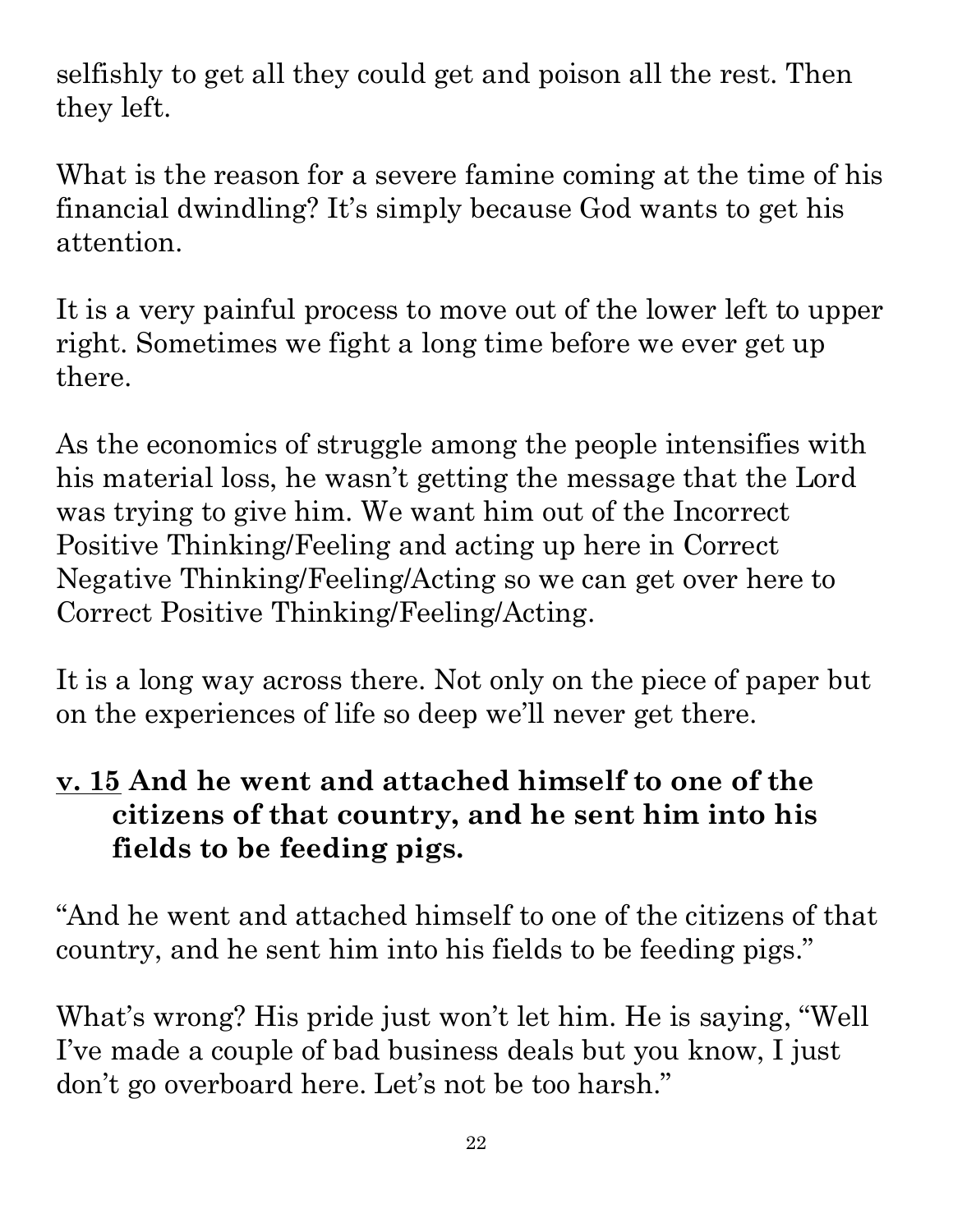And he goes to a farmer and says, "Can I work?" The farmer says "Yeah, you can feed some pigs."

Talk about a repulsive job. A repulsive job for you would be slopping the hogs. A repulsive job for a Jewish boy would be slopping pigs.

That would be the depths of degradation. But here he is, out in the far country. Where is this interpersonal relationship with his father from his point of view.

# Talk about a repulsive job. A repulsive job for you would be<br>slopping the hogs. A repulsive job for a Jewish boy would be<br>slopping pigs.<br>That would be the depths of degradation. But here he is, out in<br>the far country. Whe **the carob-pods which the hogs were eating, and no one was giving (anything) to him.**

"And he was longing to fill his stomach with some of the carobpods which the hogs were eating, and no one was giving (anything) to him." "And he was longing to fill his stomach with some of the carob-<br>pods which the hogs were eating, and no one was giving<br>(anything) to him."<br>These carob-pods are things you pick up from under a tree. It is<br>seen in the same

only food for poor people. You barely survive on it.

"And he was longing to fill his stomach" with some of that. He was hungry. He feels his stomach on his backbone. He's starving to death and no one was giving him anything to eat. These carob-pods are things you pick up from under a tree. It is<br>solutionly food for poor people. You barely survive on it.<br>"And he was longing to fill his stomach" with some of that. He<br>was hungry. He feels his stomach o

God has to take us a long way down before He gets our attention. Sometimes having a rough time in your life is because God loves you so much.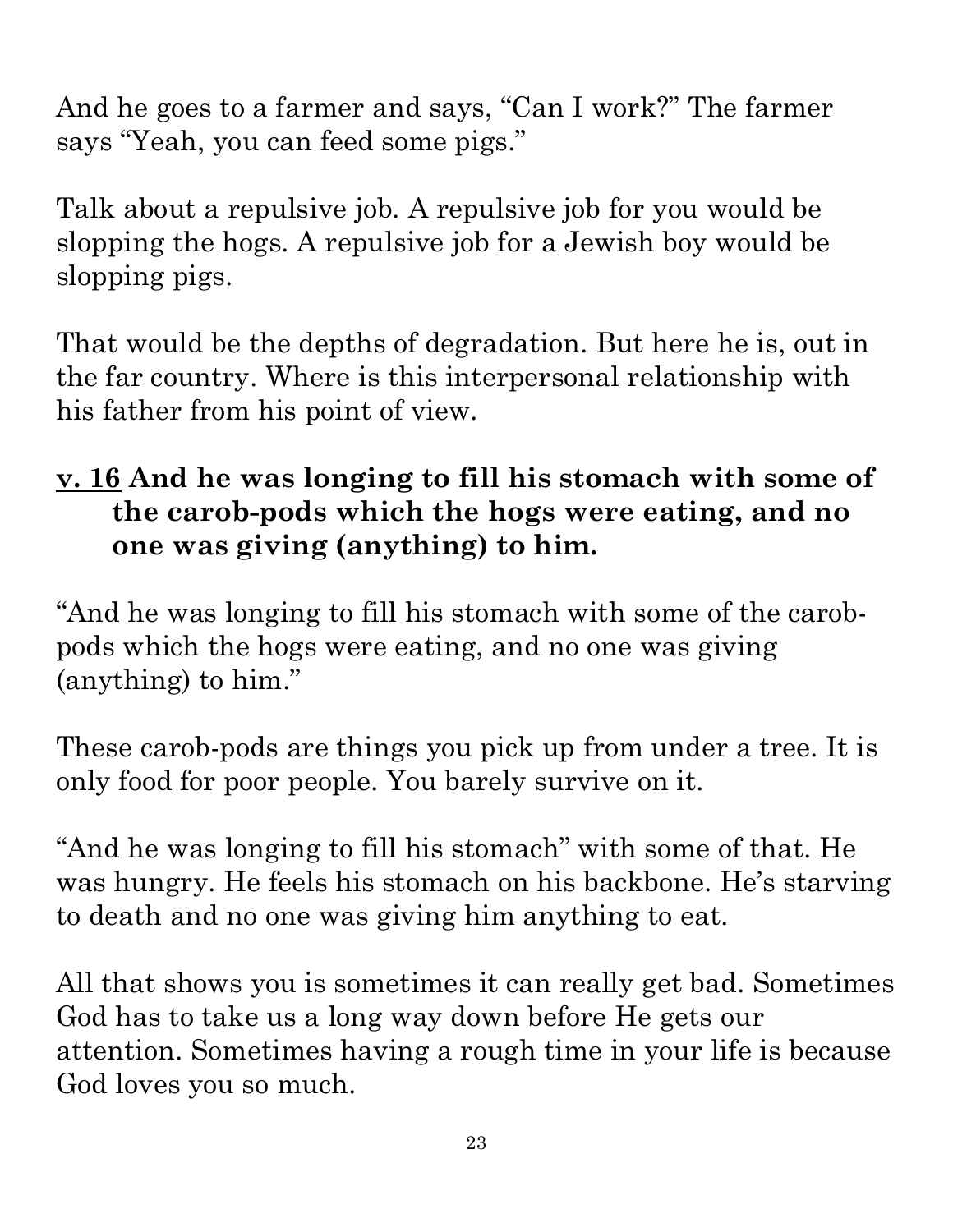If it is to bring you to Calvary and to make that big move from lower left to upper right, that's good for you. But as believers, He us to that broken, contrite, sweet, submissive, obedient spirit Any. that is very valuable in His sight.

Is the firm foundation for good in an interpersonal relationship? It is a miracle when somebody moves out of lower left to upper right and it is wonderful to see.

Look at verse 17, there it is.

"But he came to his senses..."

also does that to take that self-righteousness out of us and to get<br>
us to that broken, contrite, sweet, submissive, obedient spirit<br>
that is very valuable in His sight.<br>
It is a miracle when somebody moves out of lower l What does that tell you? He started thinking differently. He comes to his senses. He is literally recognizing he has been living in the outer circle. He has been living with Incorrect Positive Thinking/Feeling/Acting.

#### **v. 17 He comes to his senses, he said, How many employees of my father are getting more than enough bread, and I am perishing here with hunger.**

"He comes to his senses, he said, How many employees of my father are getting more than enough bread, and I am perishing here with hunger."

The key to repentance and to correction is to change is seeing things as they really are and recognizing them and coming to one's senses. He asks a really good question, "How many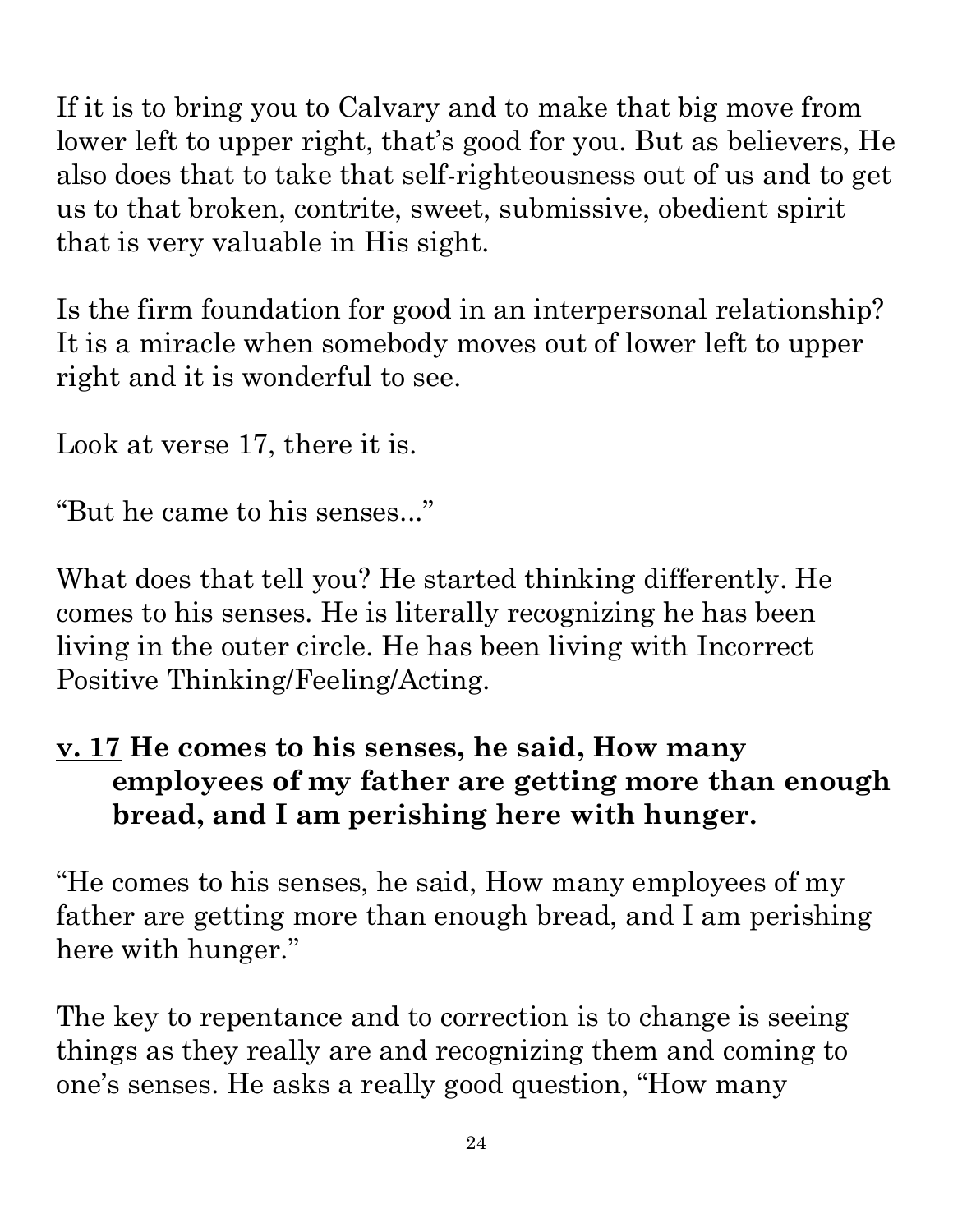employees of my father are getting more than enough bread, and I am perishing here with hunger."

Can you see what is happening? Those are new words on the lips of this young man. What are some of those new words that are on his lips? Can you find any of them on your chart?

Humility. Self-denial. What is he starting to talk about for the first time? Servants–"How many servants of my father."

Is he recognizing his failure? I think so. That's tough to say "How many servants of my dad … have got more to eat … and I'm perishing here in hunger and I'm his son!" That's hard.

He is preparing the soil for repentance and it is just exactly like the tax collector in our last study. This young man is down in the lower left and is heading for the upper right.

Now watch what is going to happen. It's one thing to know that and it's another thing to sit here and say, "Hey, that's exactly right. That's what I've got to do." It's another thing to do it.

It is one thing for the kid to sit there in the pig pen and say, "How many servants of my father while I perish…well, if I just keep on trying maybe I won't perish. Hang on for one more time around." **go to my father and I will say to him: 'Father, I sinned against heaven and before you.**<br> **Example 10** will say the same of the upper right.<br> **Example 10** with the same of the upper signal is down in the same of the upper

**v. 18 Having pulled up stakes [he makes a decision] I will against heaven and before you.**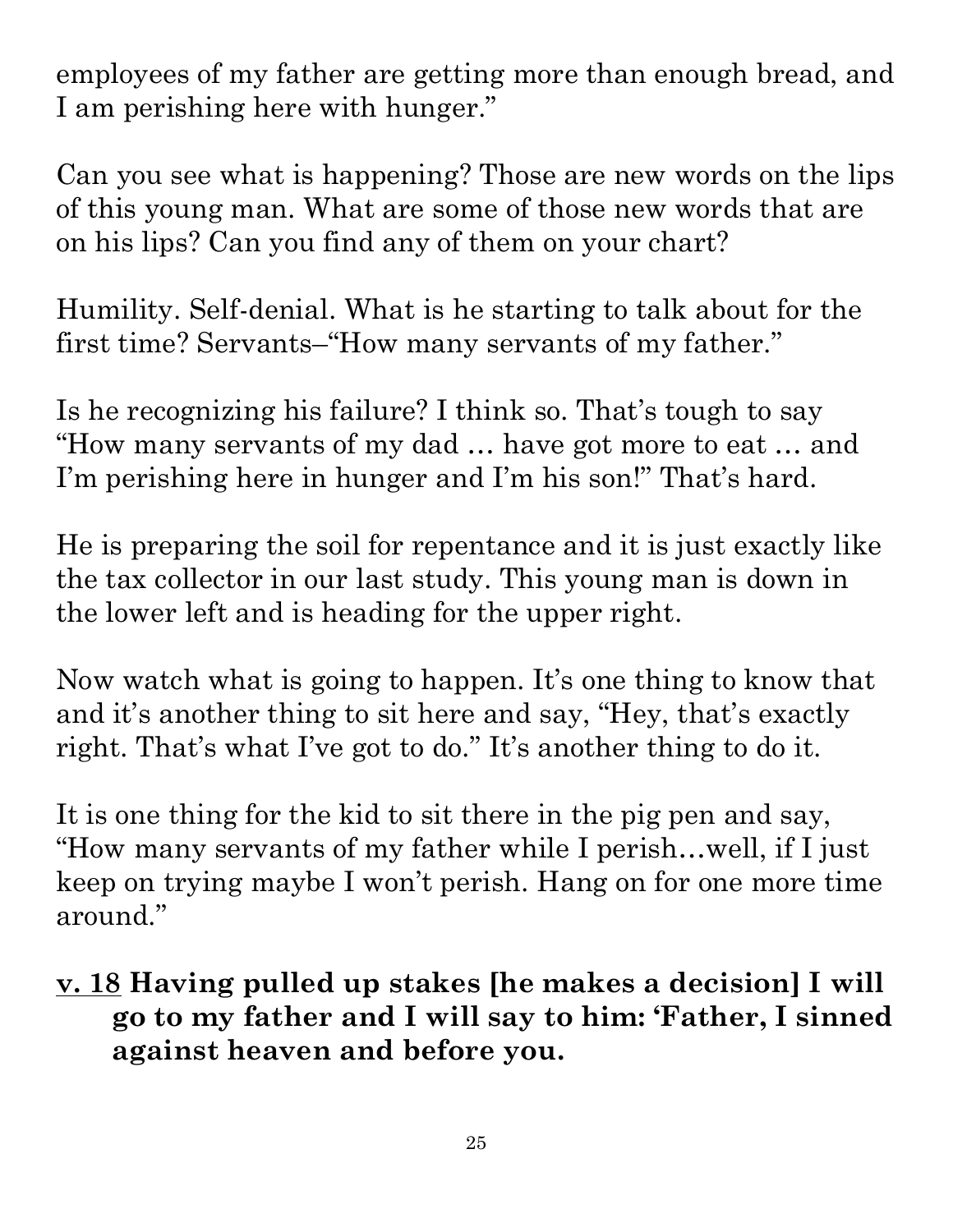"Having pulled up stakes [he makes a decision] I will go to my father and I will say to him: "Father, I sinned against heaven and before you."

"I sinned against God and I sinned before you."

Now you have some more words to put in the upper right. He is acknowledging his sin and that he is a sinner. He has offended his father and offended God. He brings all that in there.

"I've sinned against heaven and before you."

There are three things that help us to recognize that he is going. to decide something.

- 1. He pulls up stakes,
- 2. "I will go to my father" and
- 3. "I will say to him."

Notice something. There are four parts to this little speech that he has ready for Dad:

1. "Father, I sinned against heaven"

#### Psalm 51:4

Against Thee and Thee only have I sinned, And done what is evil in Thy sight.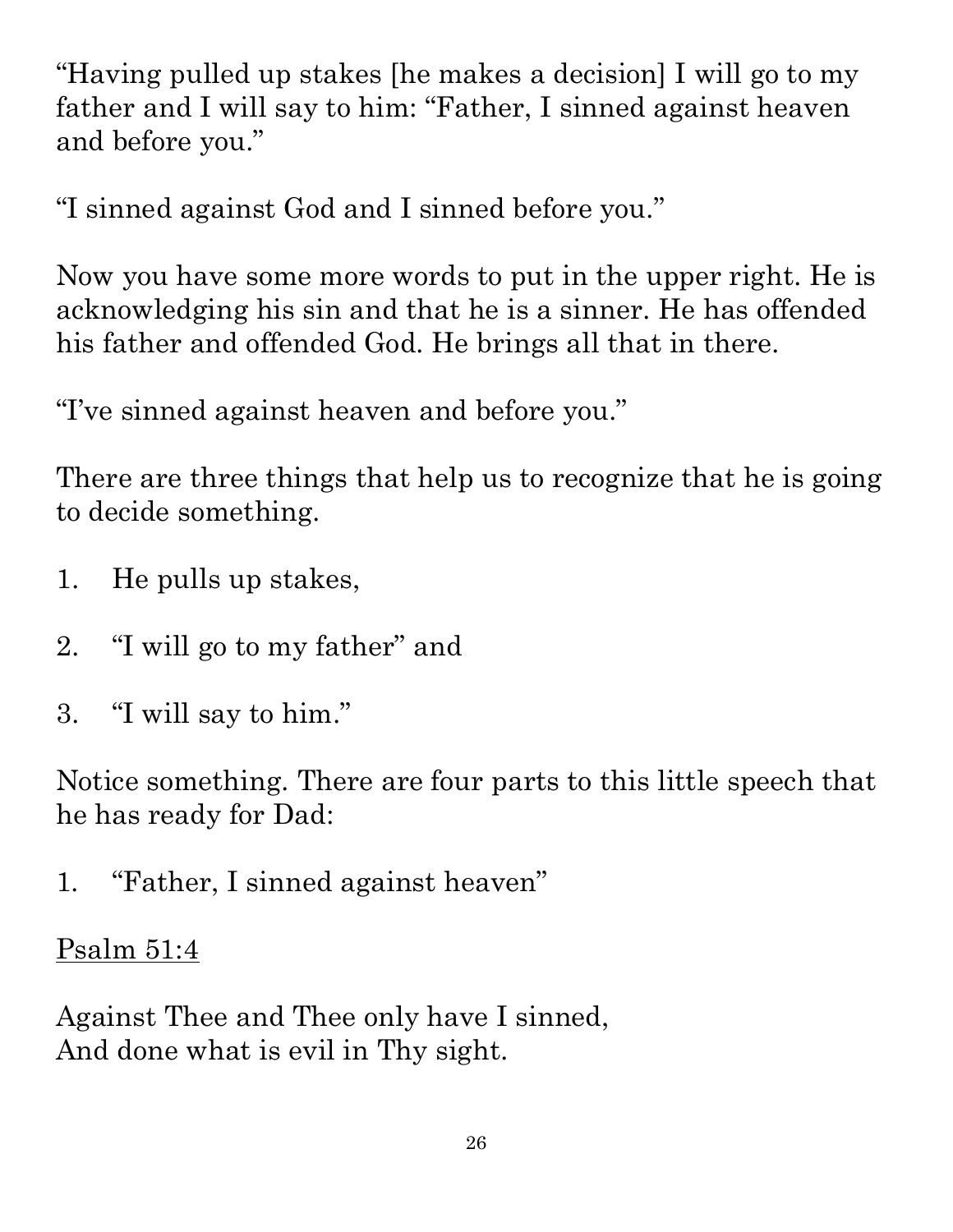The incredible thing about David's sin is that he recognized it was more than against Bathsheba and more than against Uriah, it was against God.

"Against Thee and Thee only have I sinned."

"Father, I sinned against heaven."

He is in Correct Negative Thinking/Feeling/Acting.

The second part of his speech:

2. I not only sinned "against heaven" but I have also sinned "before you."

"Father, I have offended you, too."

Now, point three.

#### **v. 19 No longer am I worthy to be called your son; make me as one of your employees.'**

"No longer am I worthy to be called your son; make me as one of  $\overline{\mathbb{R}}$ your employees.""

3. "No longer am I worthy to be called your son"

You can call me a sinner you can call me a servant, but I no longer can "be called your son." I have limitations.

He is coming to failure. He is coming in repentance. He feels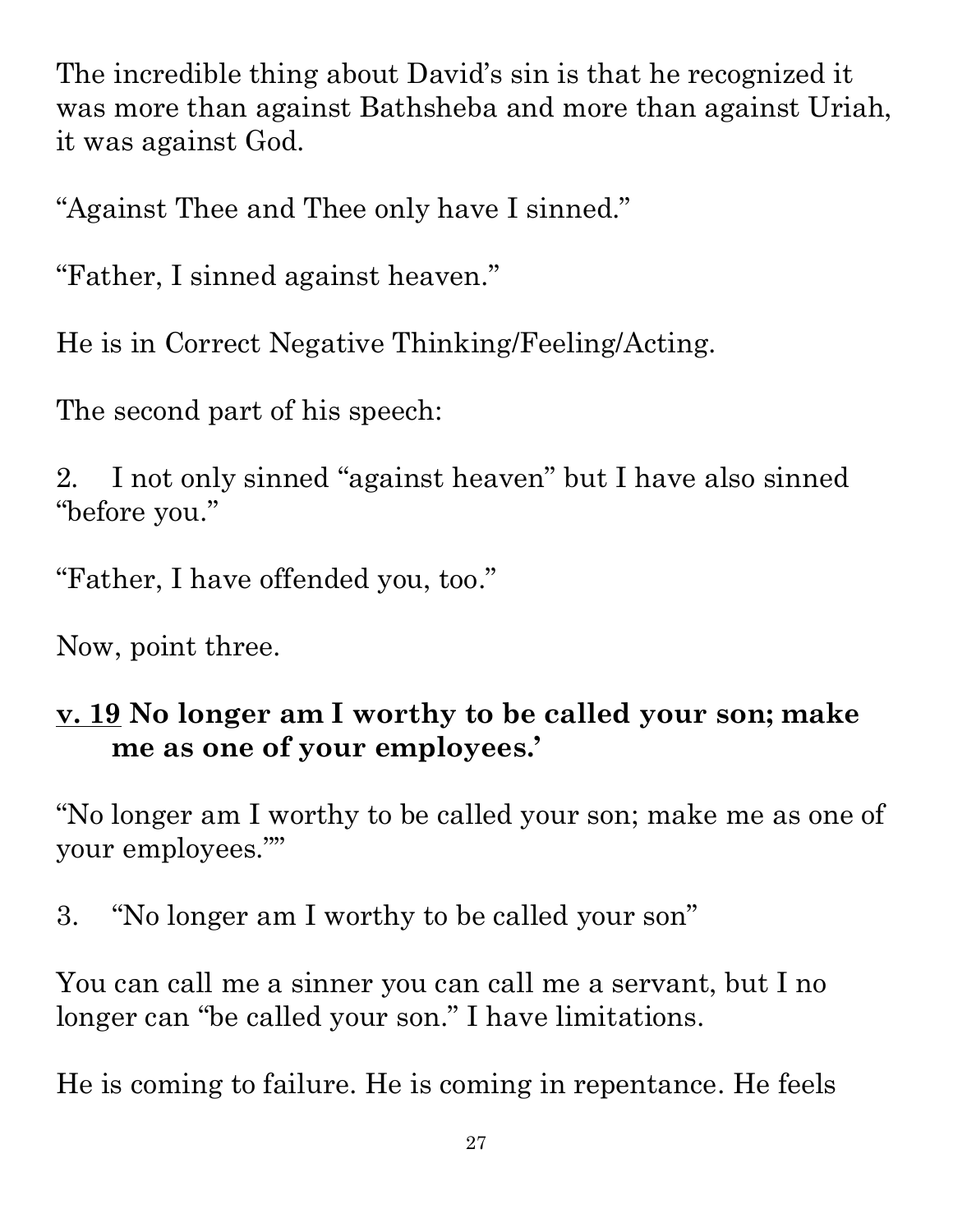guilt. He feels depression. He feels inadequacy. He feels sorry.

"No longer am I worthy to be called your son. I lost this privilege by what I have done."

Point number four–recommendation in view of the other three points:

4. "Make me as one of your employees."

What's the difference between the initial request that he made before he left for the far country and what we see as point number four in his speech?

What did he say to his dad when he left for the far country?

"Father, give me."

Now what is he saying in humble brokenness?

"Father, make me."

You are never going to know the joy of a right relationship with  $\frac{1}{2}$ God until you come to that point where you say, "God, I've really blown it. I've begged You for this and I've asked You for that and I want help here and I want help there. But I've never really come broken before You and said, 'Father, make me into what you want me to become.'"

That's the key statement in the whole parable. He wants to be one of his dad's employees. He lost the right because of his sin.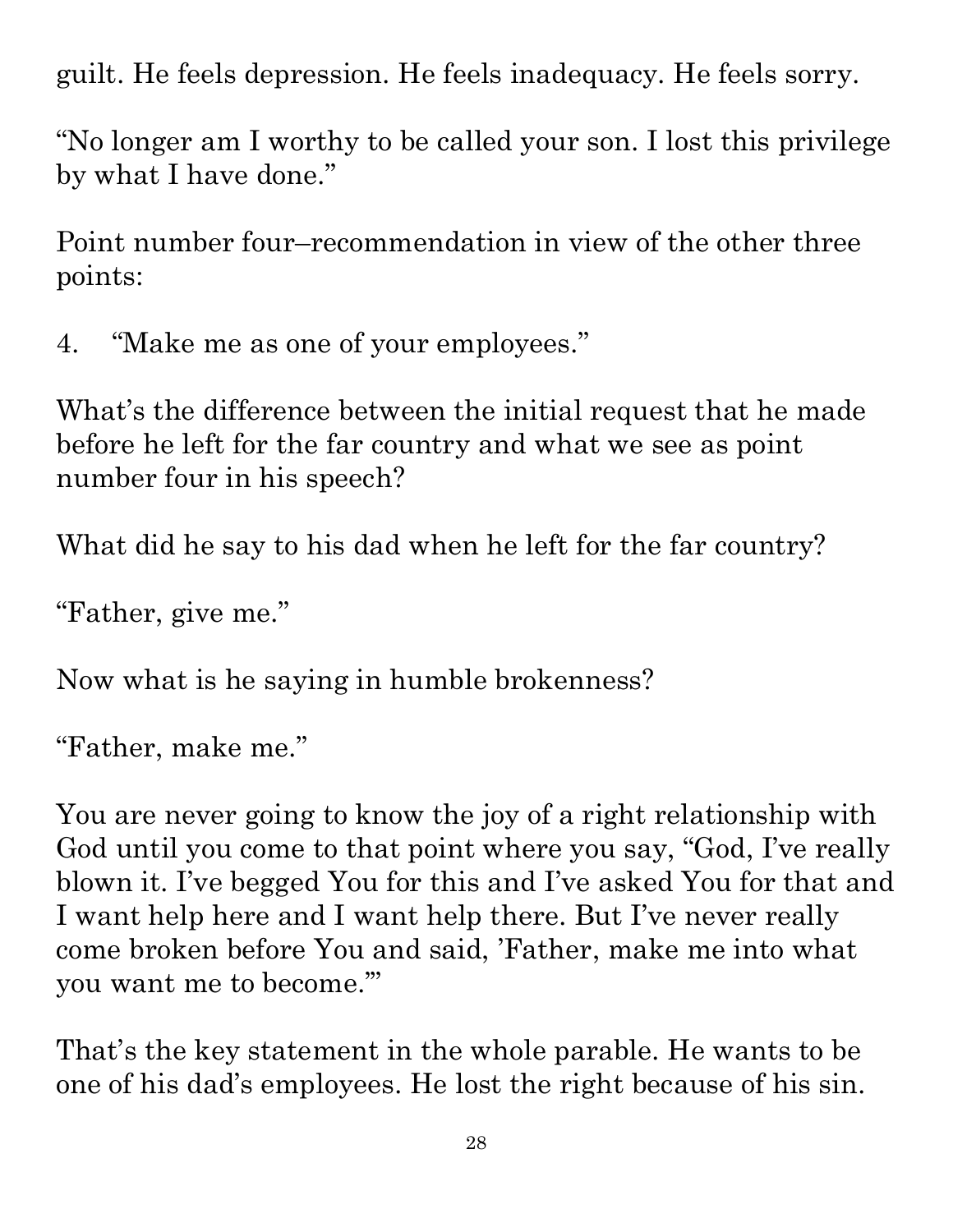Such brokenness.

Do you want to see a father that is filled with unconditional love? What does God like? Look at this.

**love? What does God like? Look at this.**<br> **<u>v. 20</u> Having pulled up stakes, he came to his own father. And while he was still a long distance away, his father saw him and was moved with compassion, and having run, he fell on his neck and kissed him again and again.** 

"Having pulled up stakes, he came to his own father. And while  $|$ he was still a long distance away, his father saw him and was moved with compassion, and having run, he fell on his neck and kissed him again and again."

There are five things here in this verse that demonstrate unconditional love. kissed him again and again."<br>
There are five things here in this verse that demonstrate<br>
unconditional love.<br>
1. "he saw him"<br>
What does that tell you? He has been looking ever since the kid

1. "he saw him"

attribute. Any use of material without proper citation is unintentional. Teacher notes have been compiled by Ronnie Marroquin.he was still a long distance away, his father saw him and was moved with compassion, and having run, he fell on his neck and stand is sixed him again and again."<br>
There are five things here in this verse that demonstrate<br> left. There were lots of nights sitting at the window, hoping that lunch times wondering when his kid was going to come home. Marroquin

2. "he was moved with compassion"

He never ceased loving his son.

We are going to talk about compassion in our next study so we'll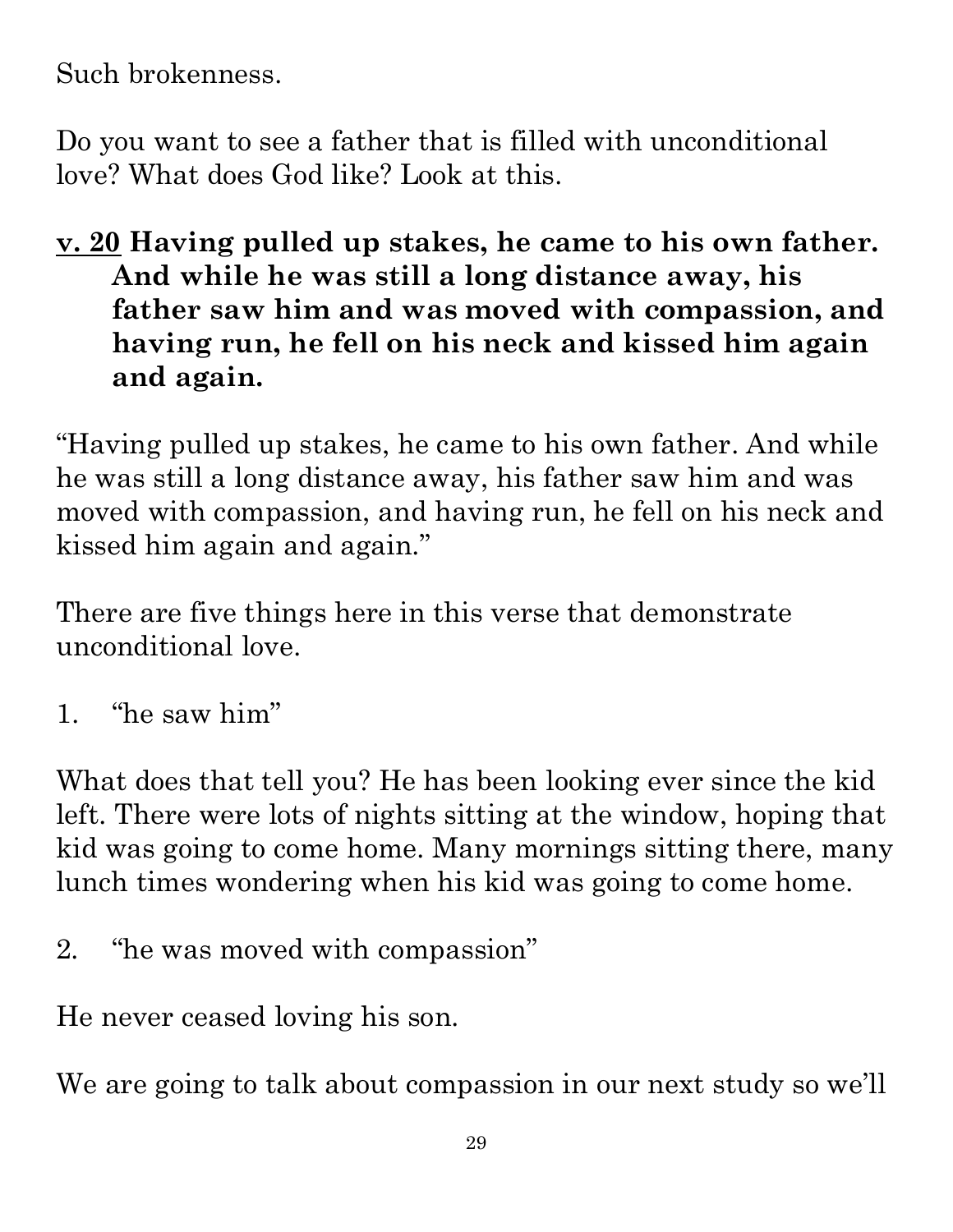just leave that for next time. The thing that compassion tells you is that God can love a selfish, sinful, sorry, senseless son and not be affected by what that kid has done.

He loves him. "He was moved with compassion."

That is the difference between conditional and unconditional love. Conditional love would not have allowed him to be moved with compassion. He would have said, "Boy, when that kid gets here, I am going to put him on restriction. He is going to have a rough time with me until he shapes up before he comes back into this house." He loves him. "He was moved with compassion."<br>
That is the difference between conditional and unconditional<br>
with compassion. He would have said, "Boy, when that kid gets<br>
with compassion. He would have said, "Boy, when t

Unconditional love is key and critical. Unconditional love is a commitment to an imperfect person unconditionally. That is unconditional love. Unconditional love is a commitment to an imperfect person unconditionally. rough time with me until he shapes up before he comes back<br>
into this house."<br>
Unconditional love is key and critical. Unconditional love is a<br>
commitment to an imperfect person unconditionally. That is<br>
unconditional lov

Some couples might say, "We are getting a divorce because the relationship." Conditional love again.

hot? "Oh, after all, I'm the judge. I'm the one calling the shots in the relationship." Conditional love again.<br>It is unconditional love that is a commitment to an imperfect person unconditionally. How does he demonstrate It is unconditional love that is a commitment to an imperfect person unconditionally. How does he demonstrate it?

3. "and having run"

Do you ever run to somebody that you need reconciliation with? No, there is nothing in the father that needs to be reconciled. He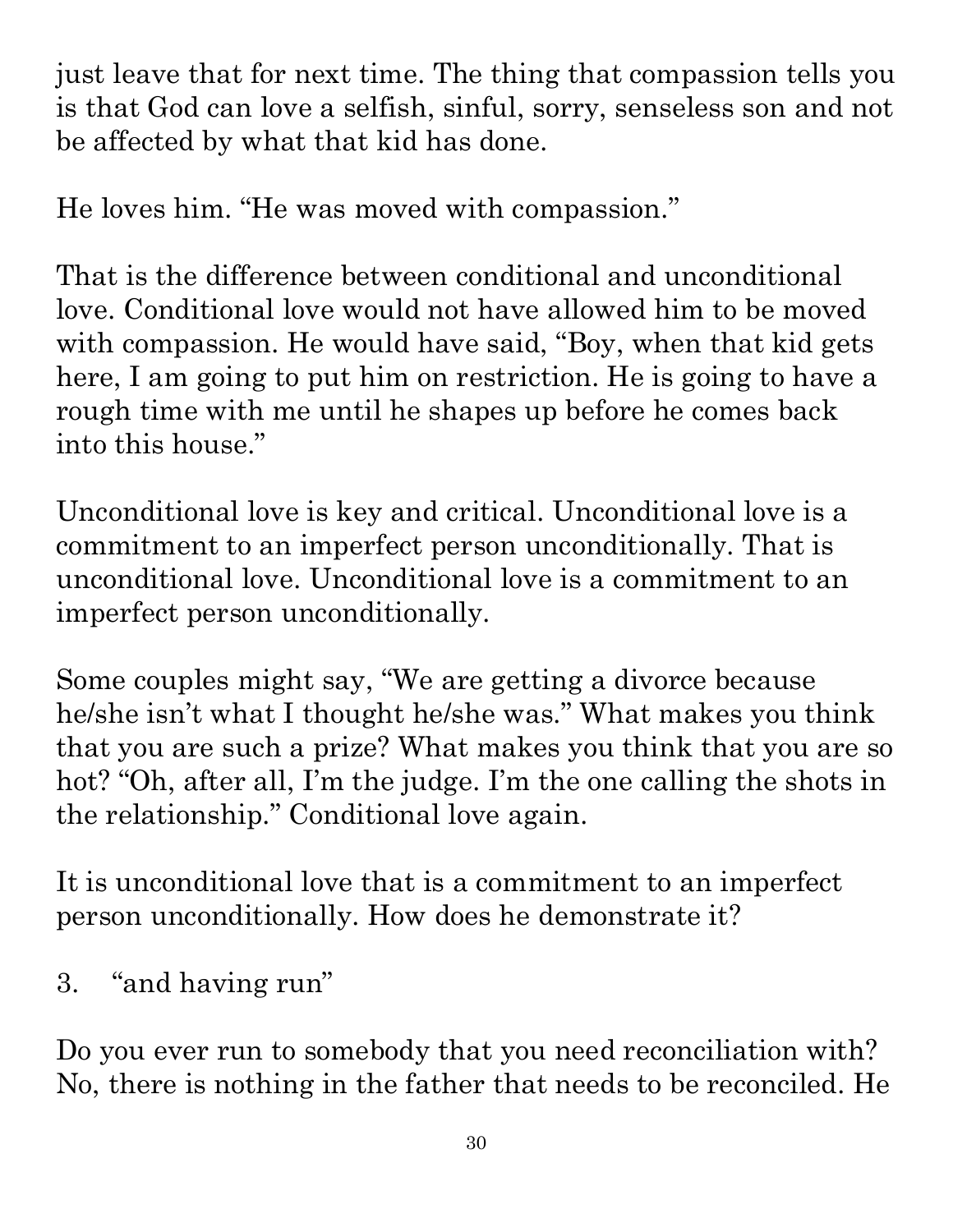paraphrased and summarized attribute. Any use of material without proper citation is unintentional. Teacher notes have been compiled by Ronnie Marroquin.Quotations particularly reside within the realm of fair use. It is the nature of teacher notes to contain references that may prove difficult to accurately paraphrased and summarized material from a variety of sources, all of which have been appropriately credited to the best of our ability. Copyright © 2022 by Bible Teaching Resources by Don Anderson Ministries. Copyright © 2022 by Bible Teaching Resources by Don Anderson Ministries. The author's teacher notes incorporate quoted, material from a variety of sources all of which have been appropriately credited . The author's teacher notes incorporate quoted to the best of our ability

is not restraining and holding himself back.

Now God can see repentance coming a long way off. He has no problem running to reconciliation. He comes and:

- 4. "he fell on his neck" and
- 5. "he kissed him again and again."

What does that tell you? That tells you that there is nothing stopping you from reconciliation with God but your own pride.

God loves you so much. He wants to get His arms around you. He cares about you.

That's the way the Father works. He longs for reconciliation in  $\frac{a}{A}$ relationship with us. He is not out there looking for things to  $\text{do}^{\frac{8}{2}}$ problem running to reconciliation. He comes and:<br>
4. "he fell on his neck" and<br>
5. "he kissed him again and again."<br>
What does that tell you? That tells you that there is nothing<br>
stopping you from reconciliation with God purpose of making us more like Himself.

## **v. 21 And, the son said to him, 'Father, I have sinned against heaven and before you, no longer am I worthy to be called you son.'**  purpose or making us more like Himself.<br>  $\underline{\mathbf{v}}$ . 21 And, the son said to him, 'Father, I have sinned<br>
against heaven and before you, no longer am I<br>
worthy to be called you son.'<br>
"And, the son said to him, "Father,

and before you, no longer am I worthy to be called you son.""

He only gets three points of his four point sermon before dad interrupts. He doesn't get to the other part. "Make me as one of your servants." After all, the father already knows that.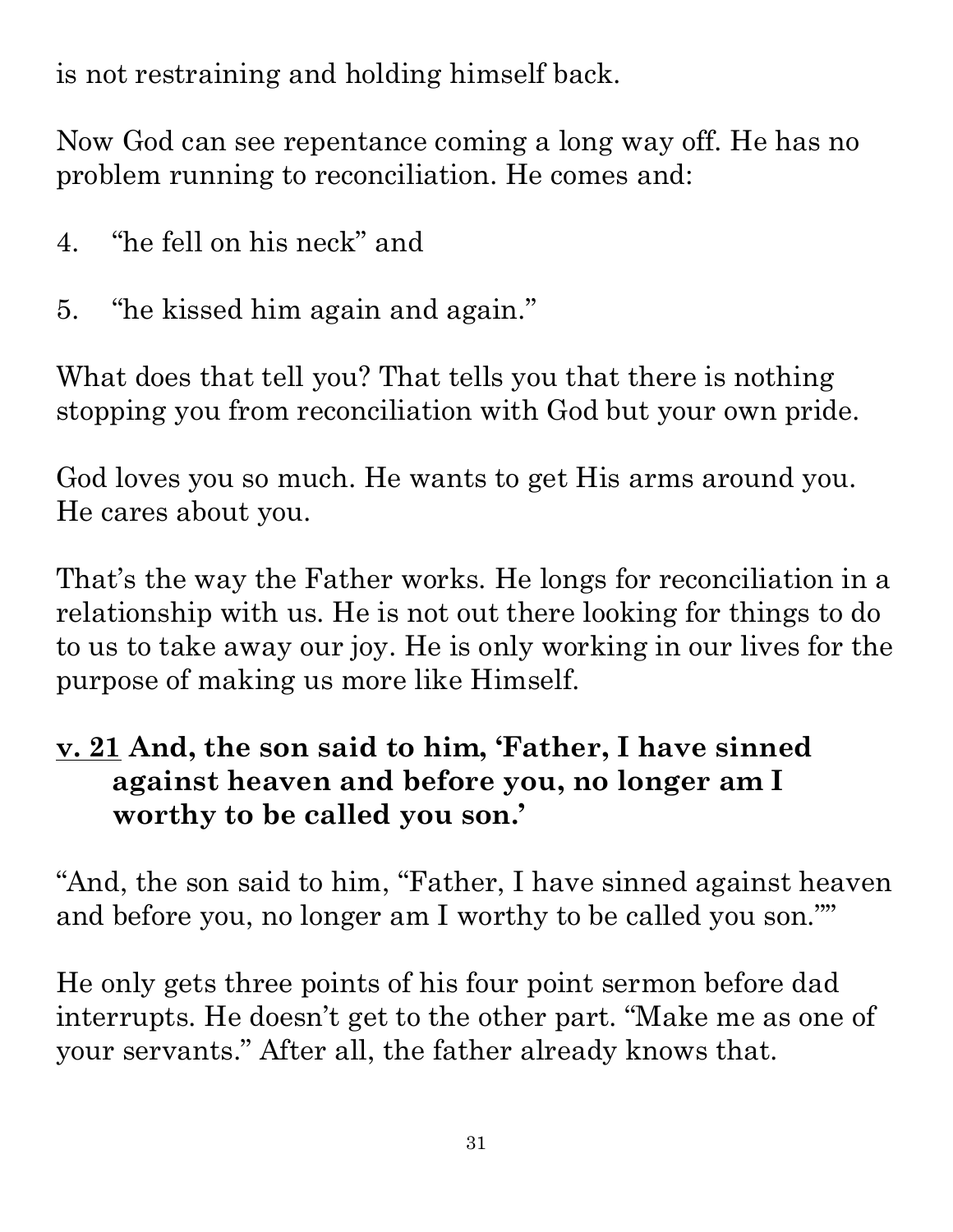#### **v. 22 But the father said to his slaves, 'Quickly bring out the best robe and put it on him, and put a ring on his hand and sandals on his feet.**

"But the father said to his slaves, "Quickly bring out the best robe and put it on him, and put a ring on his hand and sandals on his feet."

Three things here:

- 1. "Bring out the best robe"
- 2. "put a ring on his hand"

That's giving him back the credit cards.

3. "and sandals on his feet."

He is not going to be a servant. He is a son. Then he says:

## **merry.**

"and bring the fatted calf, kill it, and let us eat and be merry."

**v. 23 and bring the fatted calf, kill it, and let us eat and be**<br>**merry.**<br>"and bring the fatted calf, kill it, and let us eat and be merry."<br>Why did he kill the "fatted calf"? So the whole community knows that the father Why did he kill the "fatted calf"? So the whole community knows that the father and son are reconciled.

"let us eat and be merry." Why?

#### **v. 24 Because this son of mine was dead and has come to**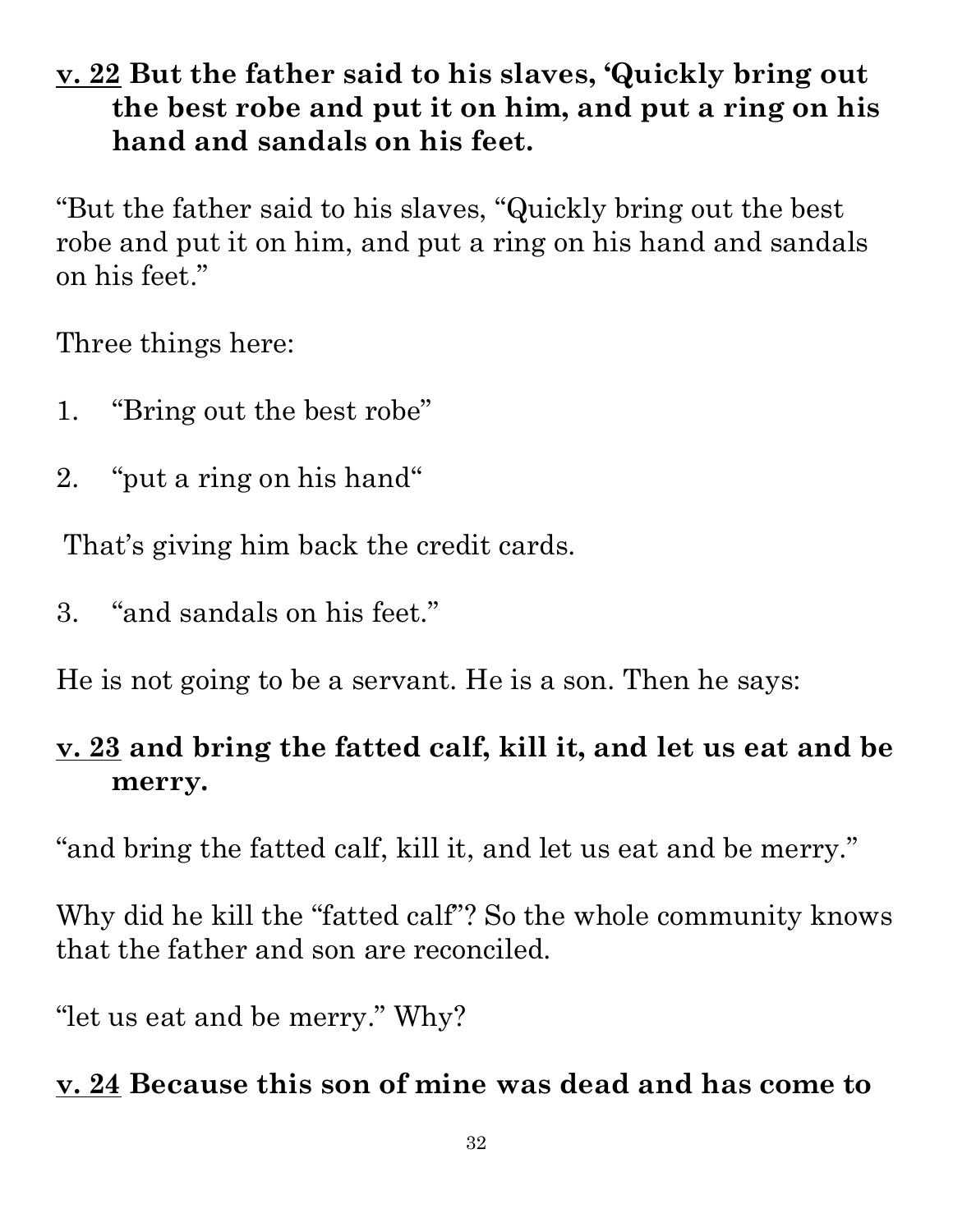#### **life again; he was lost and has been found.' And they began to be merry.**

"Because this son of mine was dead and has come to life again; he was lost and has been found." And they began to be merry."

What do we have? We have a young man who went from lower left and he has gone through Incorrect Positive Thinking/Feeling/Acting to Correct Negative Thinking/Feeling/Acting.

Now the selfishness supreme has been met with unconditional love and it is now, "Father, make me as one of your hired servants."

The sin and selfishness sure mess up a lot of interpersonal relationships and unconditional love is the only way that you can have good interpersonal relationships.

He says, "I will go." Repentance says, "I will stay."

He makes things right with his father. What about your own condition today? What about your capacity for unconditional love?

What kind of capacity for unconditional love do you know?

If you don't know God and His love and you have never received Christ, you don't have the capacity for the kind of love that God Christ, you don't have the capacity for the kind of love that God  $\frac{8}{6}$  produces in life. There needs to be reconciliation to the heavenly  $\frac{8}{6}$ Father. Don't delay another day longer in seeking that, realizing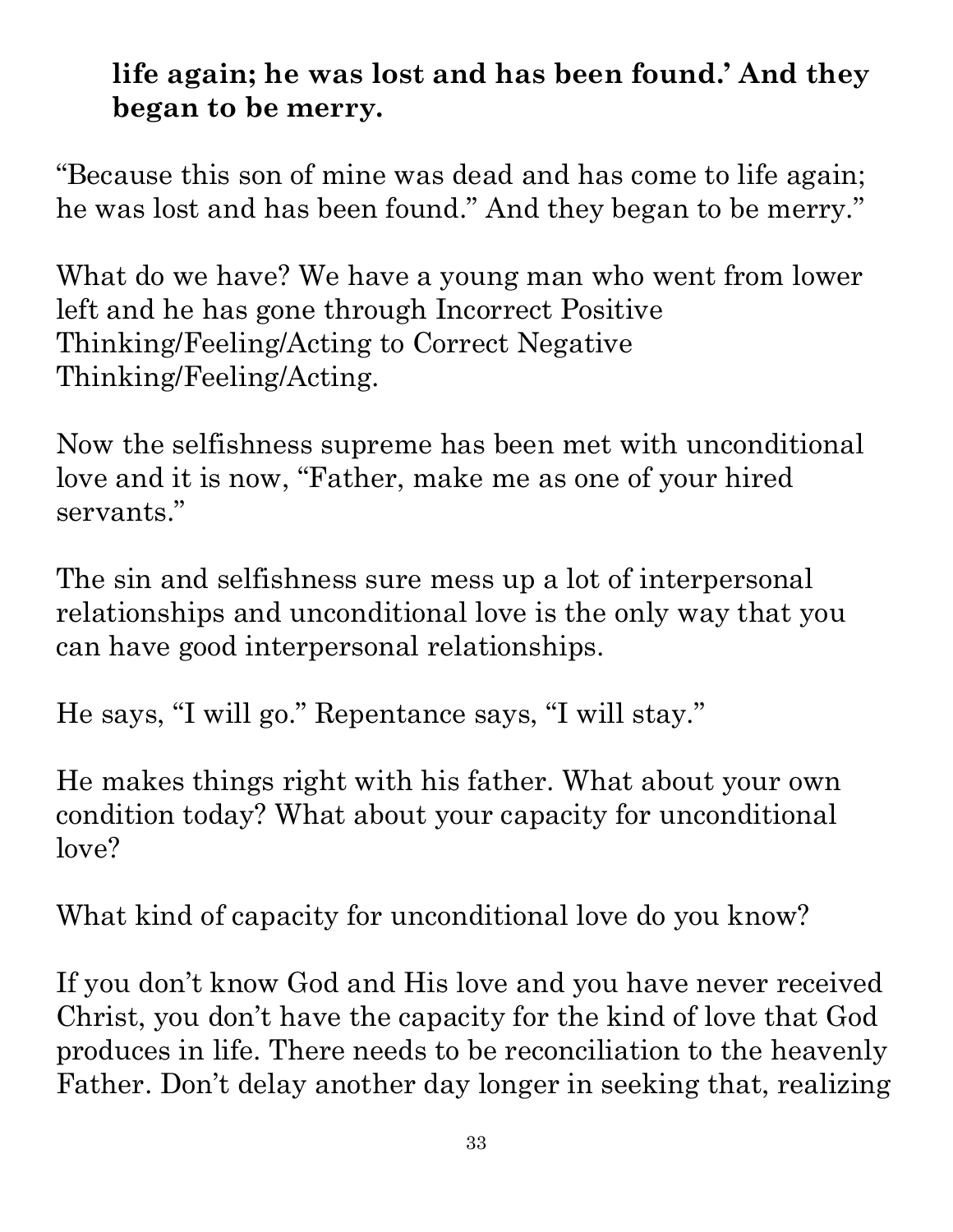that He's running and desiring to get close to you.

You might say, "I'm a Christian but I feel kind of like the Pharisee." Remember the story of the older son? He comes up to. the house and he gets his nose out of joint because they are years. His dad says, "Come on in." He never responded.

Maybe he never came in. He represents the Pharisees. The selfrighteous guys who thought they had it all together.

having a big party while he's been working for his dad all these  $\frac{2}{3}$  years. His dad says, "Come on in." He never responded.<br>Maybe he never came in. He represents the Pharisees. The self-<br>righteous guys who thought t He didn't know anything about interpersonal relationships. He probably went right back out in the field to work and refused to come in and experience the joy of the unconditional love his father had for his younger brother.

He says, "This son of yours." He wouldn't even say "this brother  $\frac{1}{8}$  of mine." He had no desire for anything personal or any kind of  $\frac{1}{8}$ of mine." He had no desire for anything personal or any kind of interpersonal relationship.

Do you know how you test your love? If you want to make a real $\frac{1}{5}$ good test of your love, take 1 Corinthians 13:4-7 and put your name in it. This is how love looks and how it will work..

Do you know how you test your love? If you want to make a real<br>good test of your love, take 1 Corinthians 13:4-7 and put your<br>name in it. This is how love looks and how it will work.<br>[Your name] is patient. He is kind. He brag and he is not arrogant and he does not act unbecomingly. He does not seek his own things. He is not easily provoked. He does not take into account a wrong suffered.

In other words, he doesn't have a ledger book of wrong.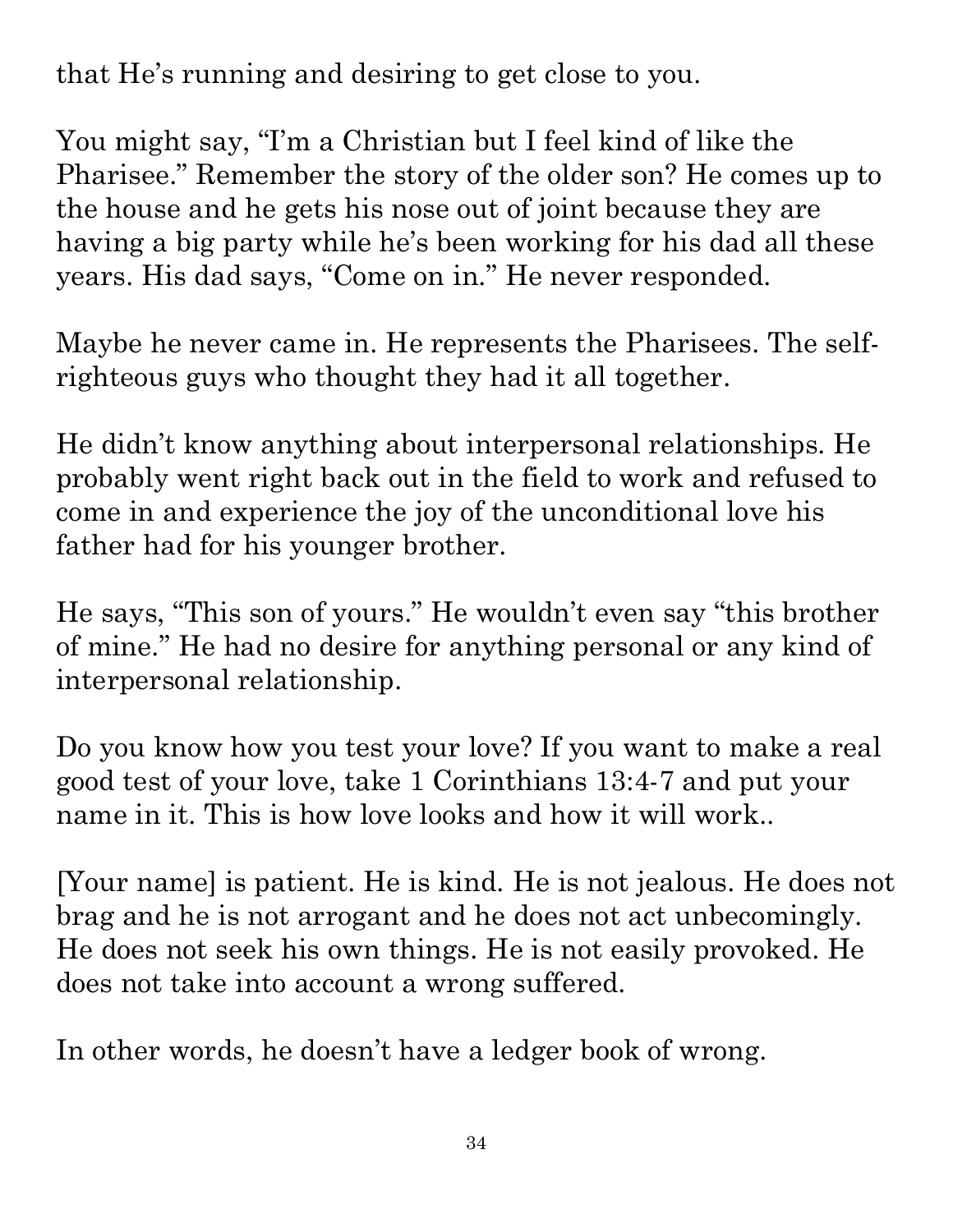He doesn't rejoice in unrighteousness when somebody else falls and he hears about it; but, he rejoices with the truth. He bears all things, he believes all things even when nobody else is believing them and he hopes all things. That it is going to work out. Above all he endures all things.

In other words, when everybody else is gone, he is still hanging in there.

That word "endures" is characterized as remaining under the stress.

Love never fails.

Father, we are just overwhelmed to think that You cared so much for us that You chose us before the foundation of the believing them and he hopes all things. That it is going to work<br>out. Above all he endures all things.<br>In other words, when everybody else is gone, he is still hanging<br>in there.<br>That word "ondures" is characterized as rema for reconciliation with You. Father, may we know the freedom, the joy, the thrill, the excitement of being rightly related to You through personal reconciliation. Father, if we've been scared, if we have been apprehensive, may we know You are running. You  $\log$  for total love and reconciliation. Father, I pray, if there are  $\frac{1}{3}$ those who, as believers, feel their love has grown cold, that they have been grieving the Spirit of God by sin, that they are quenching Him by resisting some purpose or plan that He has for their lives. And as a result, the Spirit of God is not able to produce this kind of love that we have talked about, may it cause them afresh to listen to what you said to the church at Ephesus. "You've left your first love." May they be strangely warmed as they draw close and may Your love again find a channel that is open and free through whom You can love the attribute. Any use of material without proper citation is unintentional. Teacher notes have been compiled by Ronnie Marroquin.

35

Copyright © 2022 by Bible Teaching Resources by Don Anderson Ministries. The author's teacher notes incorporate quoted,

paraphrased and summarized material from a variety of sources, all of which have been appropriately credited to the best of our ability.

Copyright © 2022 by Bible Teaching Resources by Don Anderson Ministries. The author's teacher notes incorporate quoted,<br>paraphrased and summarized material from a variety of sources, all of which have been appropriately cr

Quotations particularly reside within the realm of fair use. It is the nature of teacher notes to contain references that may prove difficult to accurately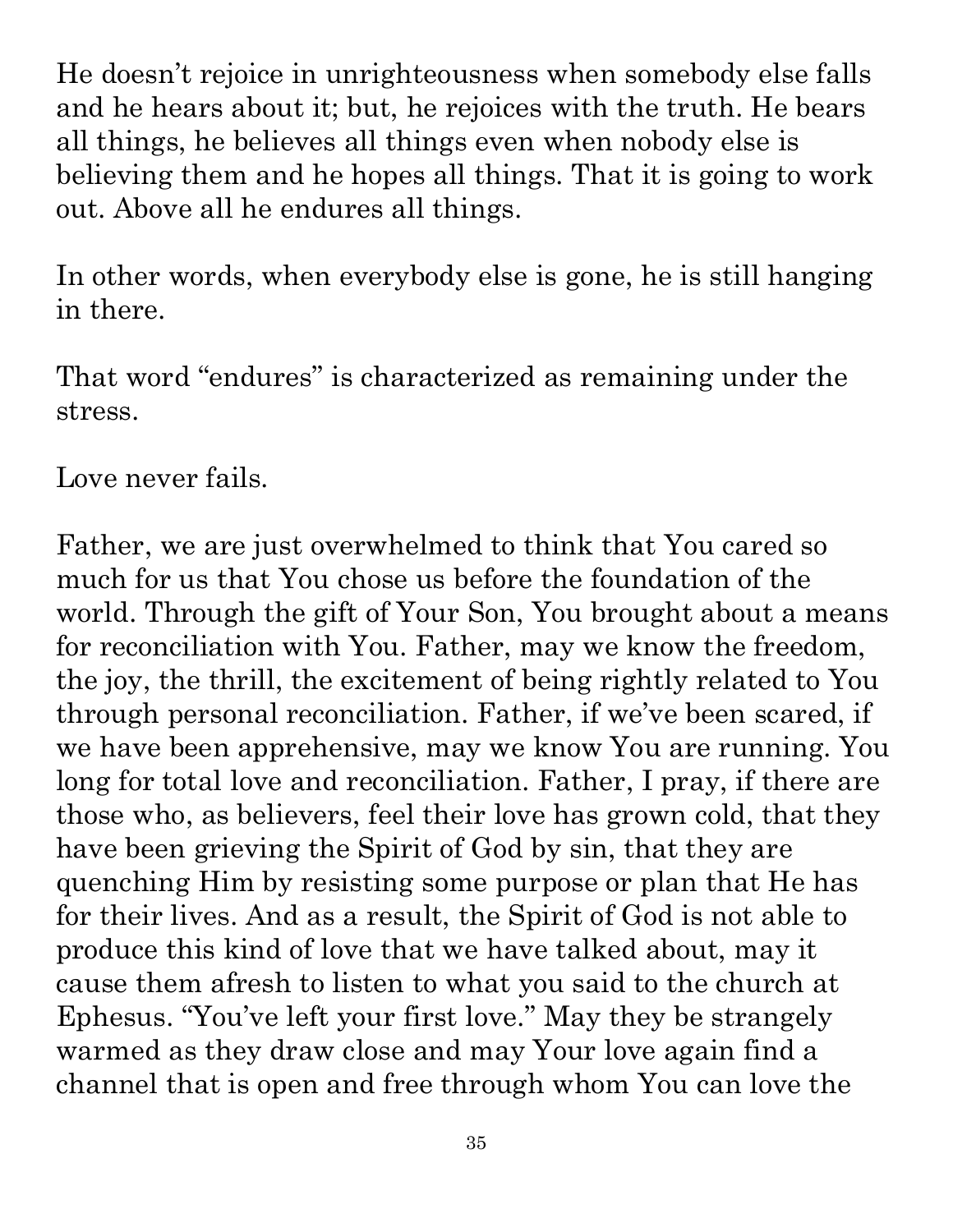world. Father, we realize that we have talked about the two most important ingredients—a relationship to you on the vertical provides the capacity and the ability for unconditional love on the horizontal. We pray that we would be mature enough to evaluate our own condition and to apply the truth of this study to our individual lives. In Jesus' name we pray. Amen. attribute. Any use of material without proper citation is unintentional. Teacher notes have been compiled by Ronnie Marroquin.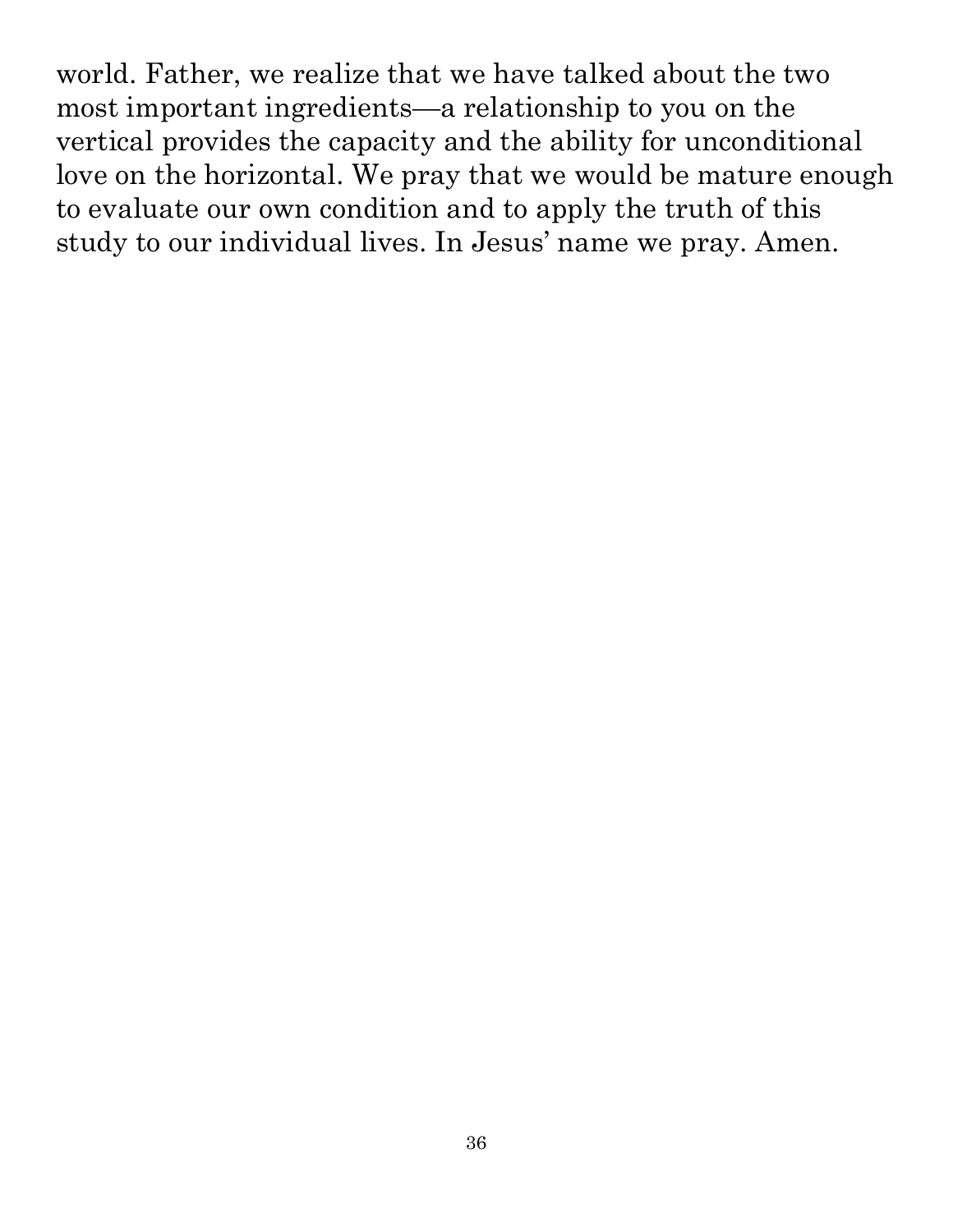#### **SOLVING STRUGGLES**

#### **In Interpersonal Relationships**

#### **"Learning to Live, Love and Listen to Each Other"**

#### **Ingredient #2: Unconditional Love – Luke 15:11-24**

**I. "Who is God and what is He like?" – Luke 15:11-24**

**Take a look at My Father:**

- **1. Where He spent His time 15:1, 2**
- **2. When a sheep was lost 15:3-7**
- **3. When a silver coin was lost 15:8-10**
- **4. When a prodigal son left 15:11-24**

v. 11 And He said, "A certain man was having two sons;

v. 12 and the younger of them said to his father, 'Father, give me the share of the estate which falls to me.' And he divided his wealth between them.

v. 13 And not many days later, the younger son gathered everything together and went on a journey to a distant country, and there he squandered his wealth with loose living.

v. 14 Now when he had spent everything, a severe famine occurred in that country, and he began to be in need.

v. 15 And he went and attached himself to one of the citizens of that country, and he sent him into his fields to be feeding hogs.

v. 16 And he was longing to fill his stomach with some of the carobpods which the hogs were eating, and no one was giving [anything] to him.

v. 17 But when he came to his senses, he said, 'How many employees of my father are getting more than enough bread, and I am perishing here with hunger.

v. 18 Having pulled up stakes, I will go to my father and I will say to him: "Father, I sinned against heaven and before you.

v. 19 No longer am I worthy to be called your son; make me as one of your employees."'

 **NOTES**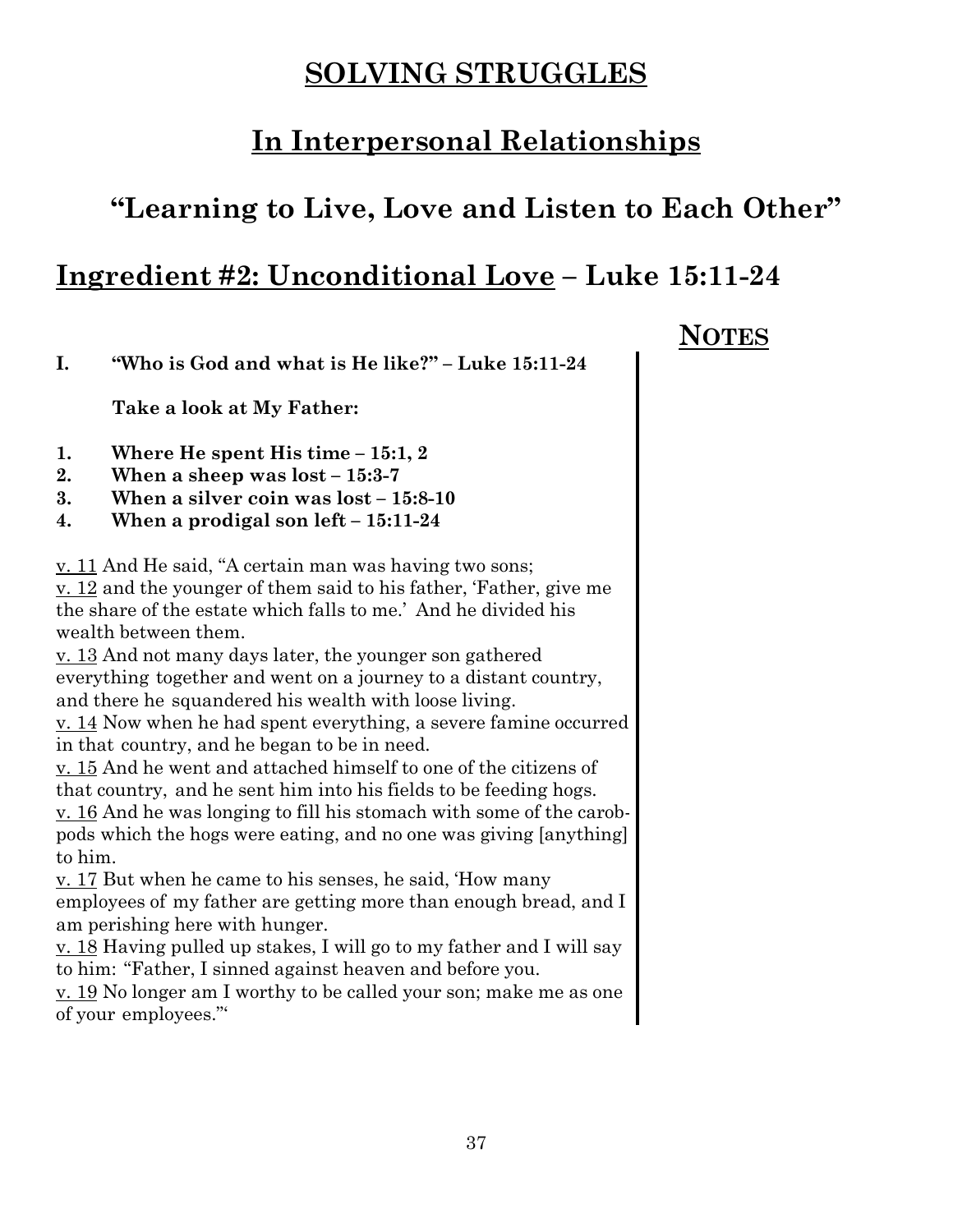38

v. 20 And having pulled up stakes, he came to his own father. And while he was still a long distance away, his father saw him and was moved with compassion, and having run, he fell on his neck and kissed him again and again.

v. 21 And the son said to him, 'Father, I have sinned against heaven and before you; no longer am I worthy to be called your son.'

v. 22 But the father said to his slaves, 'Quickly bring out the best robe and put it on him, and put a ring on his hand and sandals on his feet;

v. 23 and bring the fattened calf, kill it, and let us eat and be merry.

v. 24 Because this son of mine was dead and has come to life again; he was lost and has been found.' And they began to be merry."

**5. When a proud son got angry – 15:25-32**

#### **THE FATHER IS ALWAYS FREE TO ACT IN INTERPERSONAL RELATIONSHIPS BECAUSE HE IS NEVER IN NEED OF RECONCILIATION.**

#### **LESSONS FROM THE PASSAGE:**

What are some of the lessons we can learn from this particular study?

- Lesson #1: We have seen a young man in the parable move from  $\overline{\mathbb{R}}$ Inaccurate Positive Thinking/Feeling/Acting to Healthy Negative Thinking/Feeling/Action.
- Lesson #2: The Prodigal Son first sees interpersonal relationships for what he can get. Now he sees them for what can I give.

Lesson #3: Sin and selfishness sure mess up a lot of